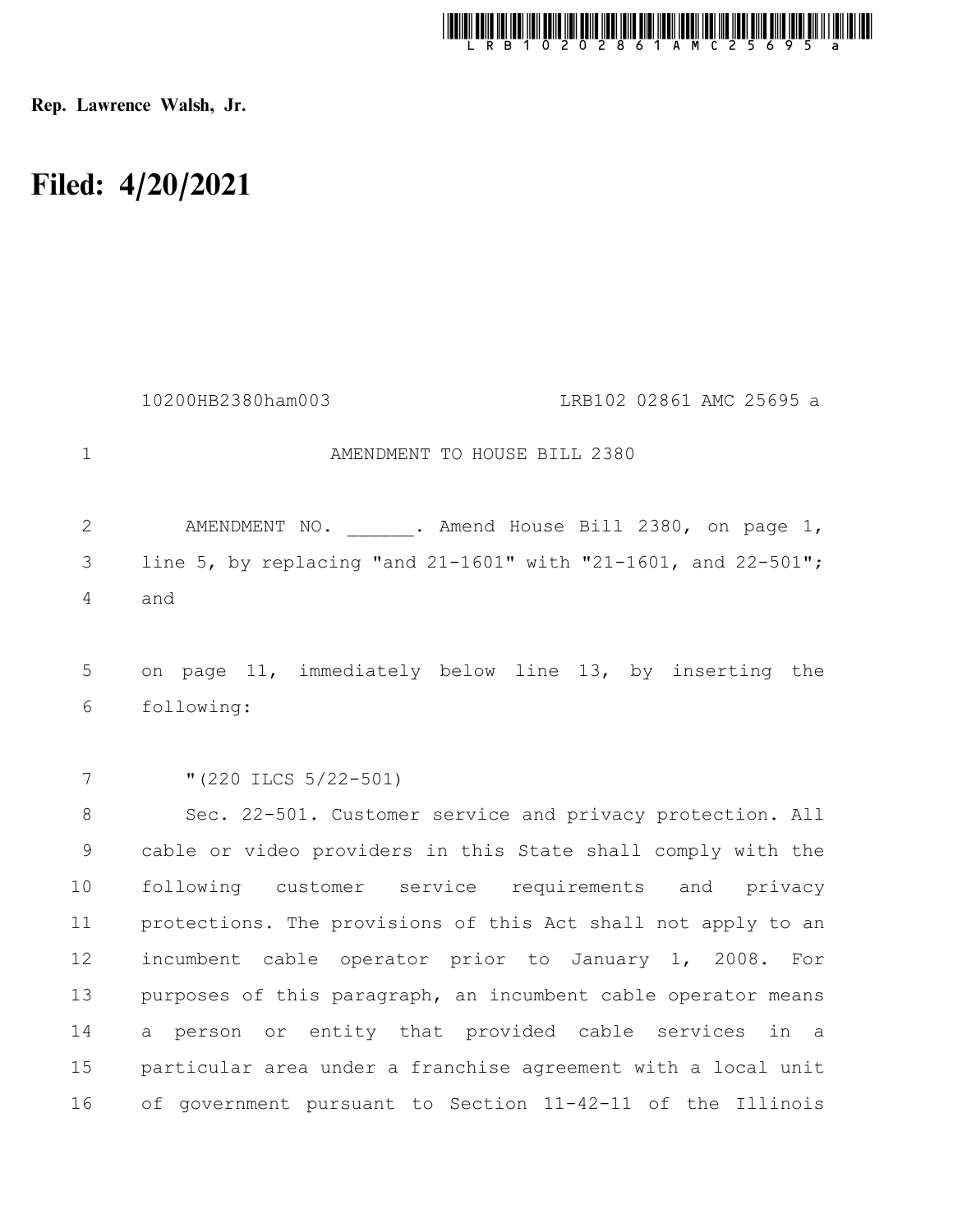10200HB2380ham003 -2- LRB102 02861 AMC 25695 a

Municipal Code or Section 5-1095 of the Counties Code on January 1, 2007. A master antenna television, satellite master antenna television, direct broadcast satellite, multipoint distribution service, and other provider of video programming shall only be subject to the provisions of this Article to the extent permitted by federal law. 1 2 3 4 5 6

The following definitions apply to the terms used in this Article: 7 8

"Basic cable or video service" means any service offering or tier that includes the retransmission of local television broadcast signals. 9 10 11

"Cable or video provider" means any person or entity providing cable service or video service pursuant to authorization under (i) the Cable and Video Competition Law of 2007; (ii) Section 11-42-11 of the Illinois Municipal Code; (iii) Section 5-1095 of the Counties Code; or (iv) a master antenna television, satellite master antenna television, direct broadcast satellite, multipoint distribution services, and other providers of video programming, whatever their technology. A cable or video provider shall not include a landlord providing only broadcast video programming to a single-family home or other residential dwelling consisting of 4 units or less. 12 13 14 15 16 17 18 19 20 21 22 23

"Franchise" has the same meaning as found in 47 U.S.C. 522(9). 24 25

"Local unit of government" means a city, village, 26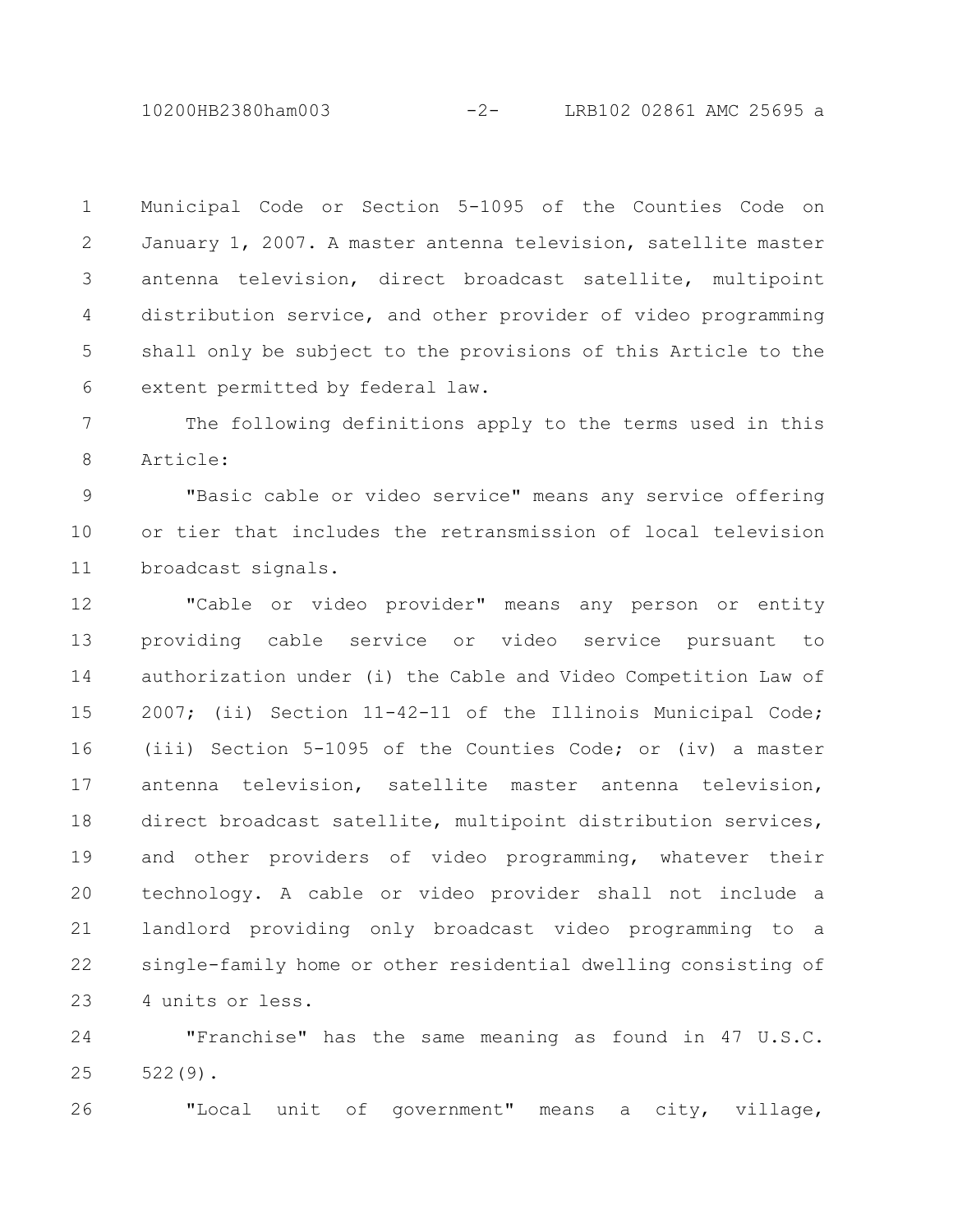10200HB2380ham003 -3- LRB102 02861 AMC 25695 a

incorporated town, or a county. 1

"Normal business hours" means those hours during which most similar businesses in the geographic area of the local unit of government are open to serve customers. In all cases, "normal business hours" must include some evening hours at least one night per week or some weekend hours. 2 3 4 5 6

"Normal operating conditions" means those service conditions that are within the control of cable or video providers. Those conditions that are not within the control of cable or video providers include, but are not limited to, natural disasters, civil disturbances, power outages, telephone network outages, and severe or unusual weather conditions. Those conditions that are ordinarily within the control of cable or video providers include, but are not limited to, special promotions, pay-per-view events, rate increases, regular peak or seasonal demand periods, and maintenance or upgrade of the cable service or video service network. 7 8 9 10 11 12 13 14 15 16 17 18

"Service interruption" means the loss of picture or sound on one or more cable service or video service on one or more cable or video channels. 19 20 21

"Service line drop" means the point of connection between a premises and the cable or video network that enables the premises to receive cable service or video service. 22 23 24

25 26 (a) General customer service standards:

(1) Cable or video providers shall establish general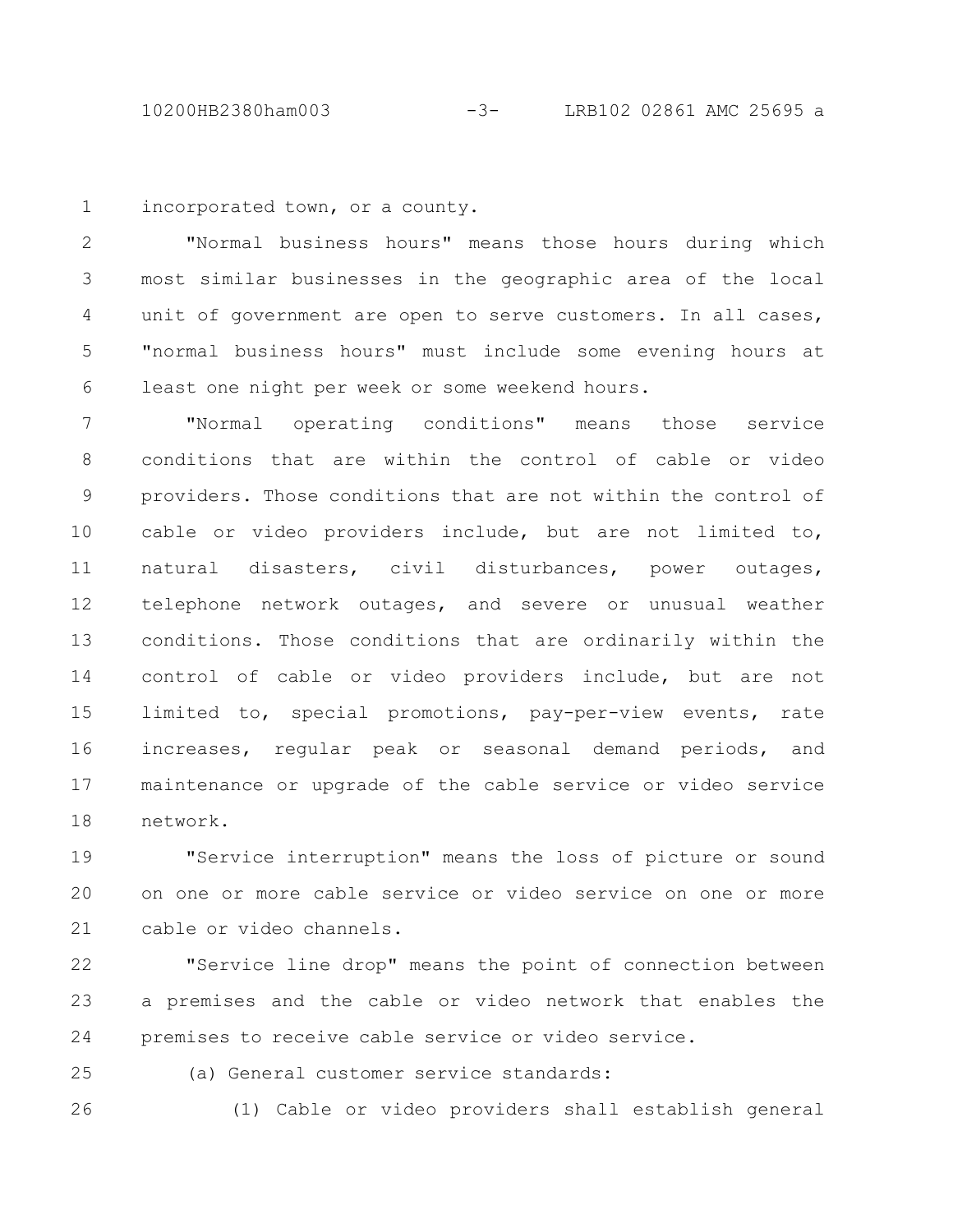10200HB2380ham003 -4- LRB102 02861 AMC 25695 a

standards related to customer service, which shall include, but not be limited to, installation, disconnection, service and repair obligations; appointment hours and employee ID requirements; customer service telephone numbers and hours; procedures for billing, charges, deposits, refunds, and credits; procedures for termination of service; notice of deletion of programming service; changes related to transmission of programming; changes or increases in rates; the use and availability of parental control or lock-out devices; the use and availability of an A/B switch if applicable; complaint procedures and procedures for bill dispute resolution; a description of the rights and remedies available to consumers if the cable or video provider does not materially meet its customer service standards; and special services for customers with visual, hearing, or mobility disabilities. 1 2 3 4 5 6 7 8 9 10 11 12 13 14 15 16 17

(2) Cable or video providers' rates for each level of service, rules, regulations, and policies related to its cable service or video service described in paragraph (1) of this subsection (a) must be made available to the public and displayed clearly and conspicuously on the cable or video provider's site on the Internet. If a promotional price or a price for a specified period of time is offered, the cable or video provider shall display the price at the end of the promotional period or 18 19 20 21 22 23 24 25 26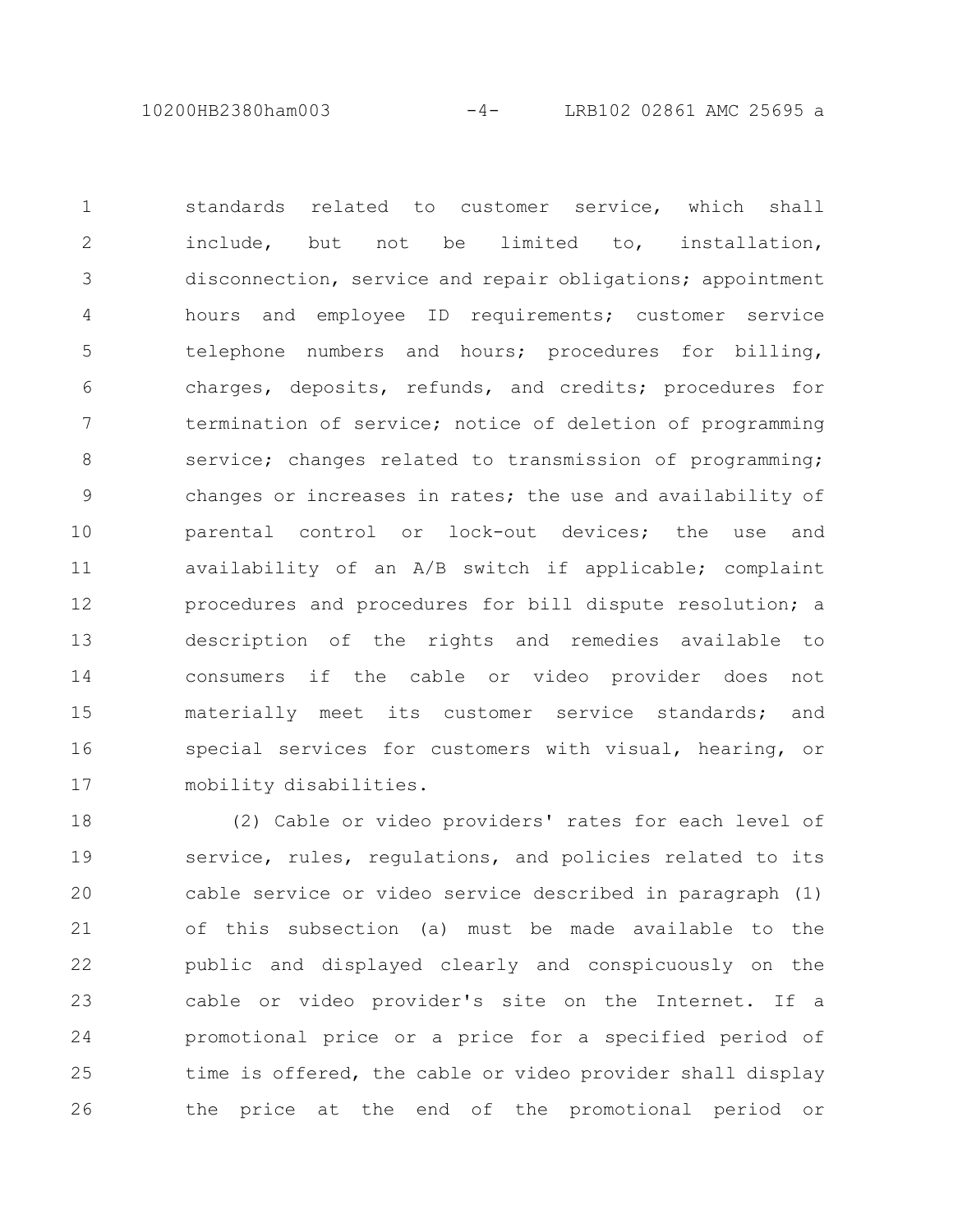10200HB2380ham003 -5- LRB102 02861 AMC 25695 a

specified period of time clearly and conspicuously with the display of the promotional price or price for a specified period of time. The cable or video provider shall provide this information upon request. 1 2 3 4

(3) Cable or video providers shall provide notice concerning their general customer service standards to all customers. This notice shall be offered when service is first activated and upon request thereafter. The information in the notice shall also be available on the cable or video providers' websites and shall include all of the information specified in paragraph (1) of this subsection (a), as well as the following: a listing of services offered by the cable or video providers, which shall clearly describe programming for all services and all levels of service; the rates for all services and levels of service; a telephone number through which customers may subscribe to, change, or terminate service, request customer service, or seek general or billing information; instructions on the use of the cable or video services; and a description of rights and remedies that the cable or video providers shall make available to their customers if they do not materially meet the general customer service standards described in this Act. 5 6 7 8 9 10 11 12 13 14 15 16 17 18 19 20 21 22 23

(b) General customer service obligations:

24

(1) Cable or video providers shall render reasonably efficient service, promptly make repairs, and interrupt 25 26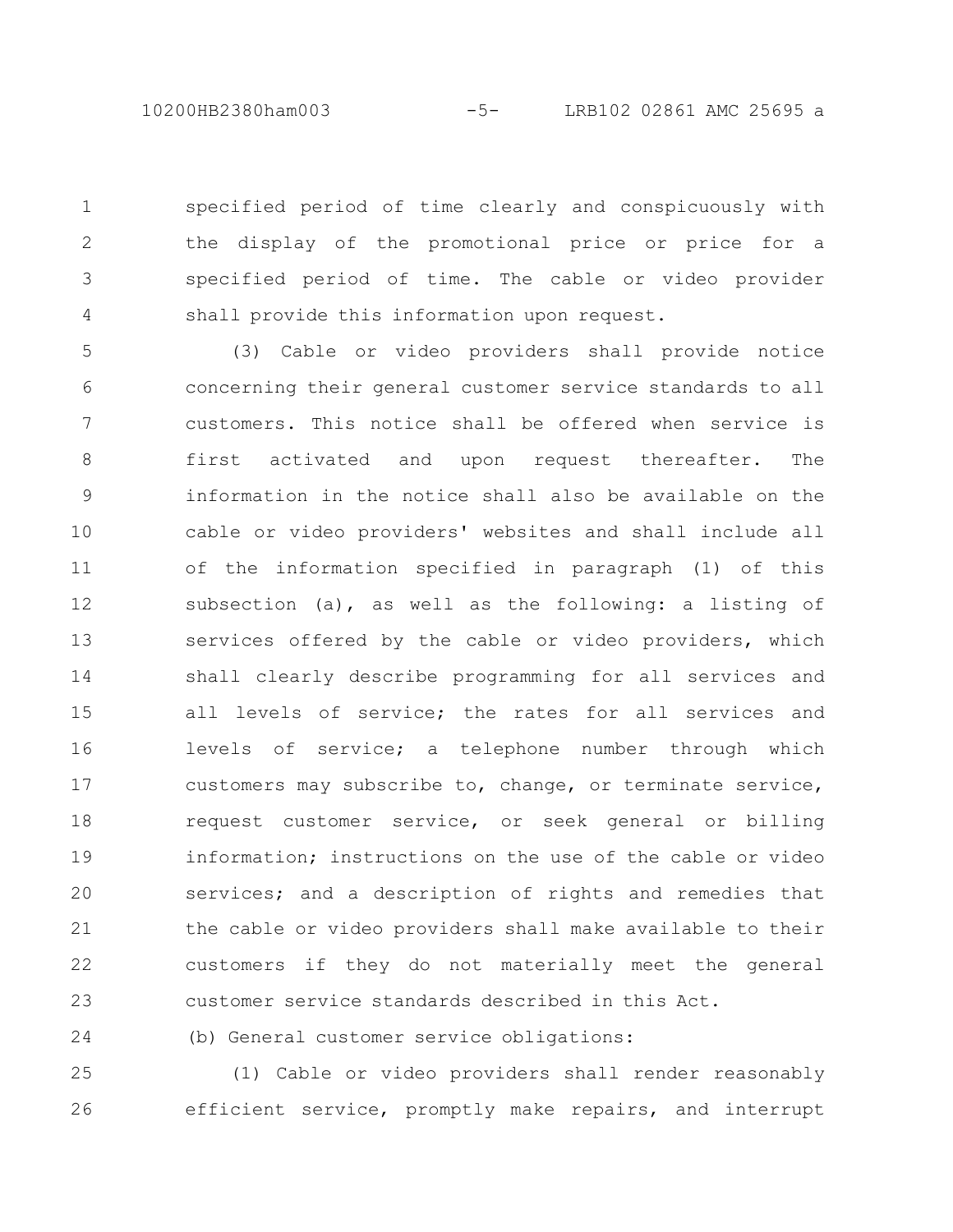service only as necessary and for good cause, during periods of minimum use of the system and for no more than 24 hours. 1 2 3

(2) All service representatives or any other person who contacts customers or potential customers on behalf of the cable or video provider shall have a visible identification card with their name and photograph and shall orally identify themselves upon first contact with the customer. Customer service representatives shall orally identify themselves to callers immediately following the greeting during each telephone contact with the public. 4 5 6 7 8 9 10 11 12

(3) The cable or video providers shall: (i) maintain a customer service facility within the boundaries of a local unit of government staffed by customer service representatives that have the capacity to accept payment, adjust bills, and respond to repair, installation, reconnection, disconnection, or other service calls and distribute or receive converter boxes, remote control units, digital stereo units, or other equipment related to the provision of cable or video service; (ii) provide customers with bill payment facilities through retail, financial, or other commercial institutions located within the boundaries of a local unit of government; (iii) provide an address, toll-free telephone number or electronic address to accept bill payments and 13 14 15 16 17 18 19 20 21 22 23 24 25 26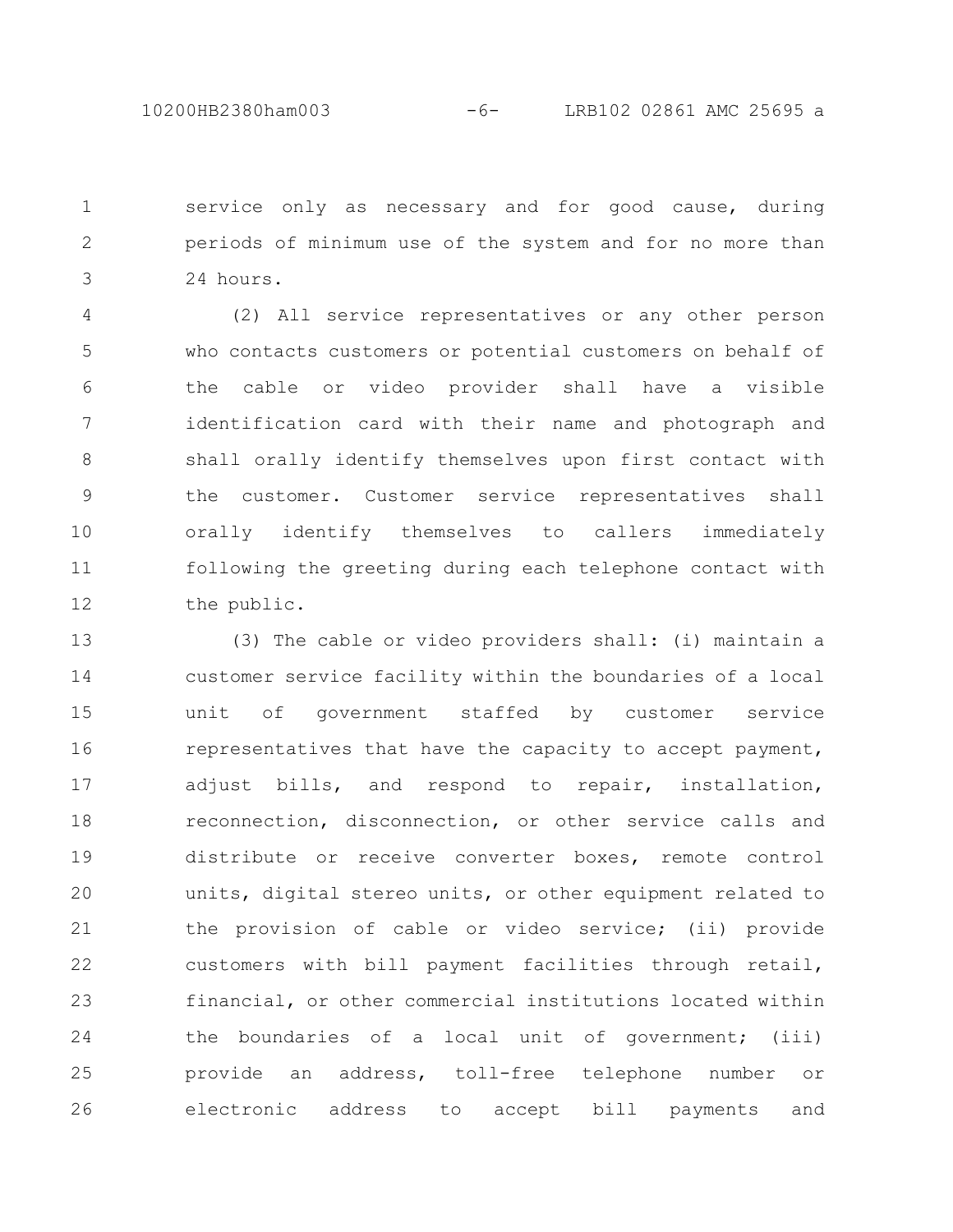correspondence and provide secure collection boxes for the receipt of bill payments and the return of equipment, provided that if a cable or video provider provides secure collection boxes, it shall provide a printed receipt when items are deposited; or (iv) provide an address, toll-free telephone number, or electronic address to accept bill payments and correspondence and provide a method for customers to return equipment to the cable or video provider at no cost to the customer. 1 2 3 4 5 6 7 8 9

(4) In each contact with a customer, the service representatives or any other person who contacts customers or potential customers on behalf of the cable or video provider shall state the estimated cost of the service, repair, or installation orally prior to delivery of the service or before any work is performed, shall provide the customer with an oral statement of the total charges before terminating the telephone call or other contact in which a service is ordered, whether in-person or over the Internet, and shall provide a written statement of the total charges before leaving the location at which the work was performed. In the event that the cost of service is a promotional price or is for a limited period of time, the cost of service at the end of the promotion or limited period of time shall be disclosed. 10 11 12 13 14 15 16 17 18 19 20 21 22 23 24

(5) Cable or video providers shall provide customers a minimum of 30 days' written notice before increasing rates 25 26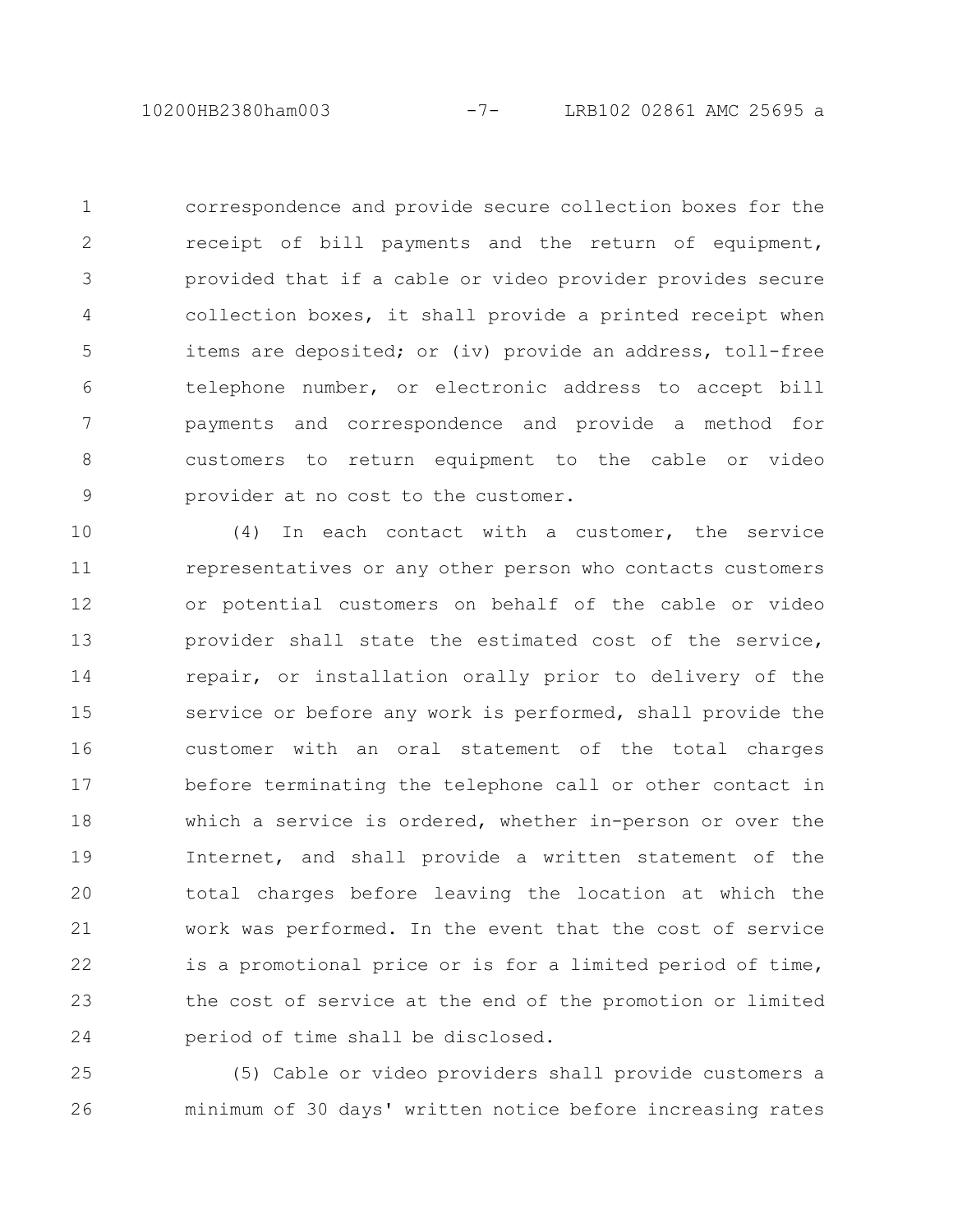10200HB2380ham003 -8- LRB102 02861 AMC 25695 a

or eliminating transmission of programming and shall submit the notice of any rate increase to the local unit of government in advance of distribution to customers, provided that the cable or video provider is not in violation of this provision if the elimination of transmission of programming was outside the control of the provider, in which case the provider shall use reasonable efforts to provide as much notice as possible, and any rate decrease related to the elimination of transmission of programming shall be applied to the date of the change. 1 2 3 4 5 6 7 8 9 10

(6) Cable or video providers shall provide clear visual and audio reception that meets or exceeds applicable Federal Communications Commission technical standards. If a customer experiences poor video or audio reception due to the equipment of the cable or video provider, the cable or video provider shall promptly repair the problem at its own expense. 11 12 13 14 15 16 17

(c) Bills, payment, and termination: 18

(1) Cable or video providers shall render monthly bills that are clear, accurate, and understandable. 19 20

(2) Every residential customer who pays bills directly to the cable or video provider shall have at least 28 days from the date of the bill to pay the listed charges. 21 22 23

(3) Customer payments shall be posted promptly. When the payment is sent by United States mail, payment is considered paid on the date it is postmarked. 24 25 26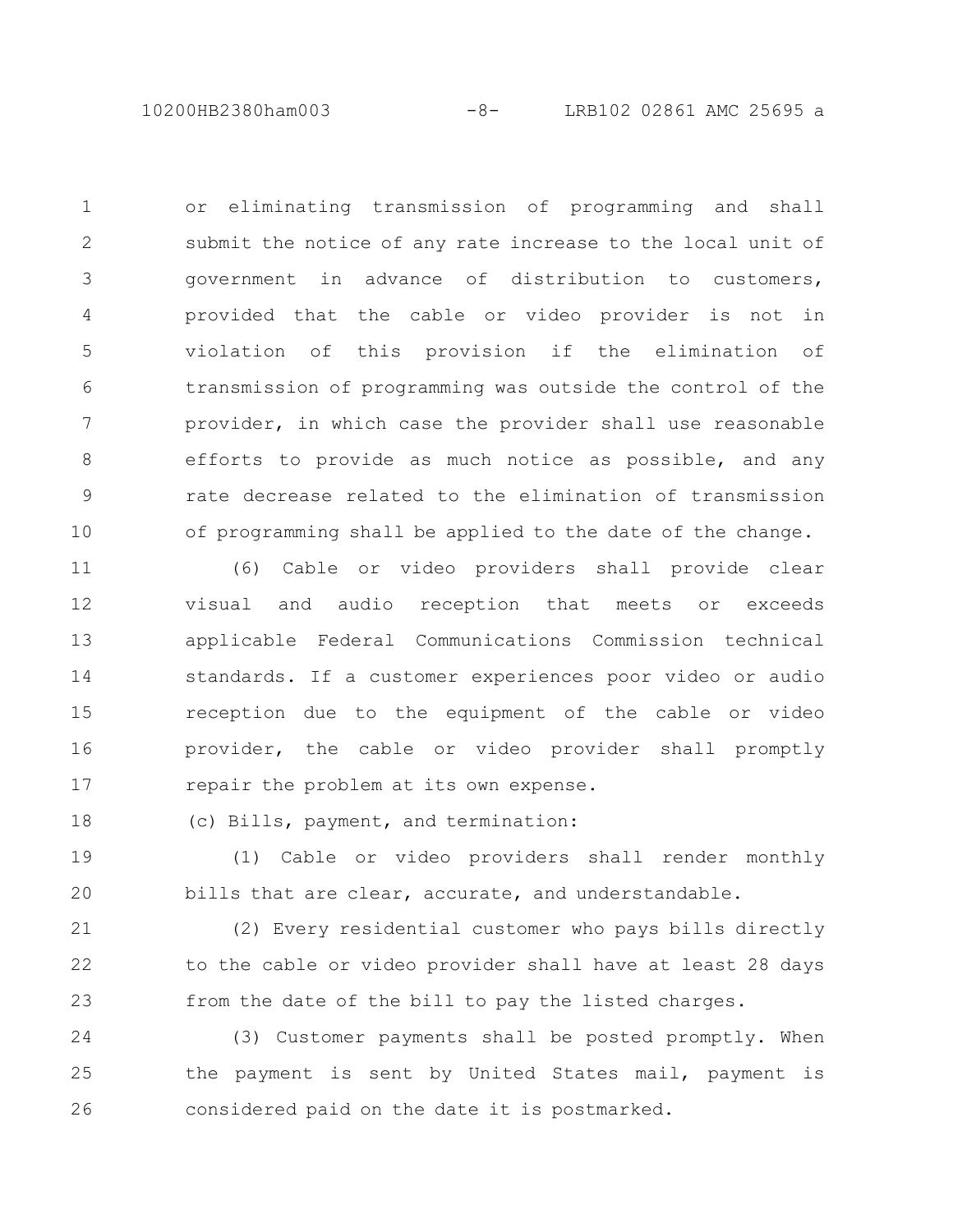10200HB2380ham003 -9- LRB102 02861 AMC 25695 a

(4) Cable or video providers may not terminate residential service for nonpayment of a bill unless the cable or video provider furnishes notice of the delinquency and impending termination at least 15 days prior to the proposed termination. Notice of proposed termination shall be provided in electronic format or mailed, postage prepaid, to the customer to whom service is billed. Notice of proposed termination shall not be delivered or mailed until the 24th day after the date of the bill for services. Notice of delinquency and impending termination may be part of a billing statement only if the notice is designed to be conspicuous. The cable or video providers may not assess a late fee prior to the 24th day after the date of the bill for service. 1 2 3 4 5 6 7 8 9 10 11 12 13 14

(5) Every notice of impending termination shall include all of the following: the name and address of customer; the amount of the delinquency; the date on which payment is required to avoid termination; and the telephone number of the cable or video provider's service representative to make payment arrangements and to provide additional information about the charges for failure to return equipment and for reconnection, if any. 15 16 17 18 19 20 21 22

(6) Service may only be terminated on days when the customer is able to reach a service representative of the cable or video providers, either in person or by telephone. 23 24 25 26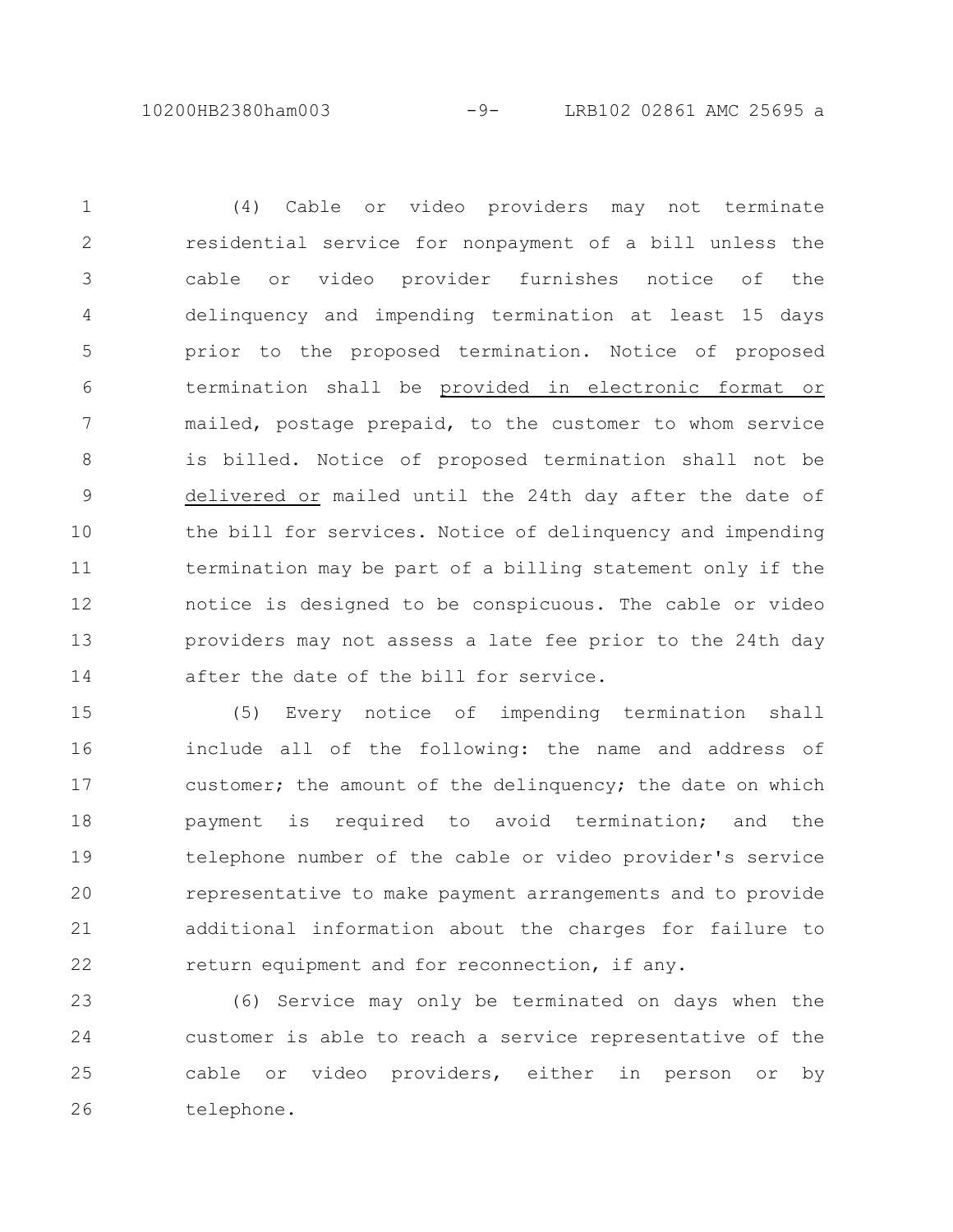(7) Any service terminated by a cable or video provider without good cause shall be restored without any reconnection fee, charge, or penalty; good cause for termination includes, but is not limited to, failure to pay a bill by the date specified in the notice of impending termination, payment by check for which there are insufficient funds, theft of service, abuse of equipment or personnel, or other similar subscriber actions. 1 2 3 4 5 6 7 8

(8) Cable or video providers shall cease charging a customer for any or all services within one business day after it receives a request to immediately terminate service or on the day requested by the customer if such a date is at least 5 days from the date requested by the customer. Nothing in this subsection (c) shall prohibit the provider from billing for charges that the customer incurs prior to the date of termination. Cable or video providers shall issue a credit no later than the customer's next billing cycle following the determination that a credit is warranted. Cable or video providers shall issue a refund or return a deposit promptly, but not later than either the customer's next billing cycle following resolution of the request or 30 days, whichever is earlier, or the return of equipment, if any, whichever is later. 9 10 11 12 13 14 15 16 17 18 19 20 21 22 23 24

(9) The customers or subscribers of a cable or video provider shall be allowed to disconnect their service at 25 26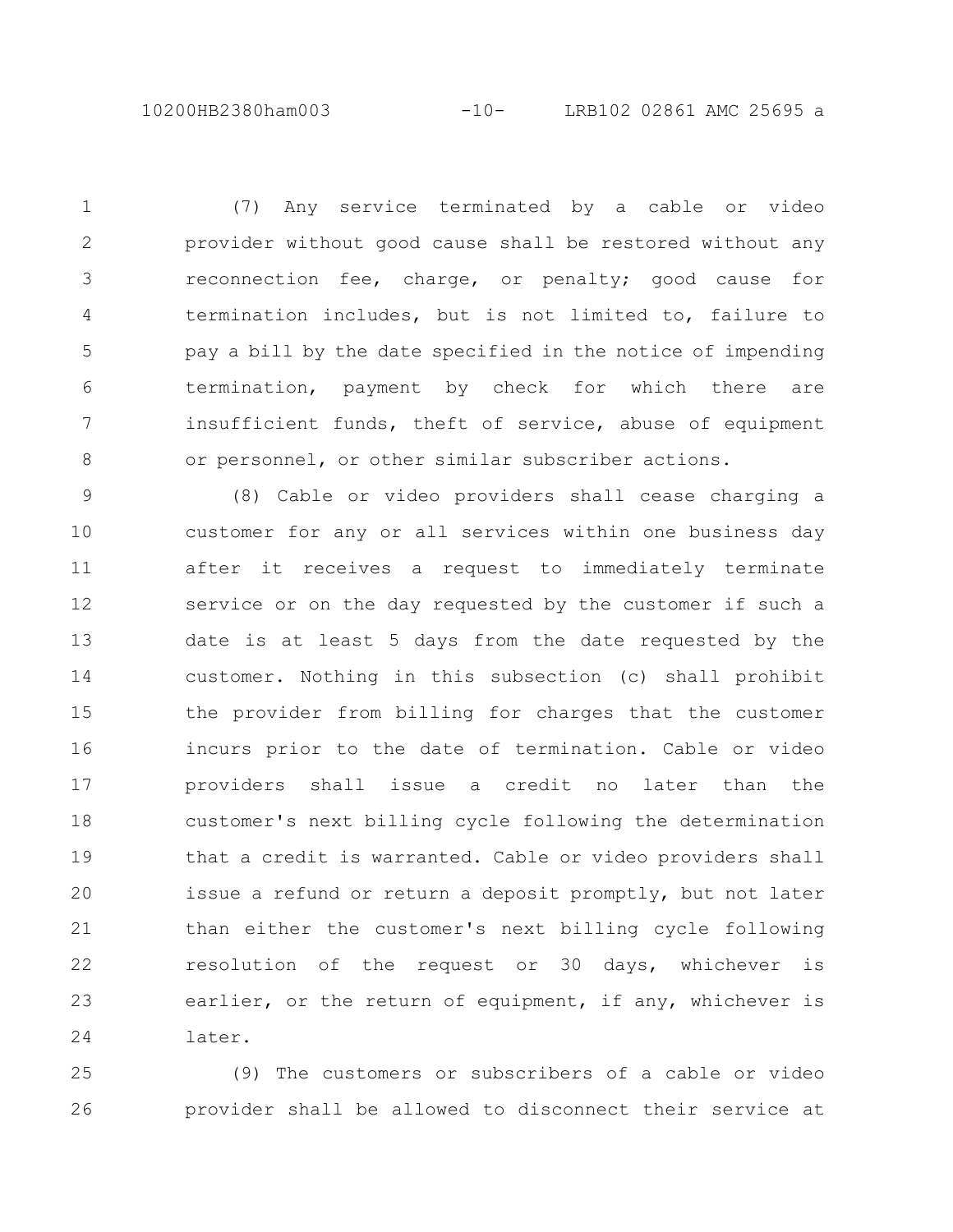10200HB2380ham003 -11- LRB102 02861 AMC 25695 a

any time within the first 30 days after subscribing to or upgrading the service. Within this 30-day period, cable or video providers shall not charge or impose any fees or penalties on the customer for disconnecting service, including, but not limited to, any installation charge or the imposition of an early termination charge, except the cable or video provider may impose a charge or fee to offset any rebates or credits received by the customer and may impose monthly service or maintenance charges, including pay-per-view and premium services charges, during such 30-day period. 1 2 3 4 5 6 7 8 9 10 11

(d) Response to customer inquiries: 12

(1) Cable or video providers will maintain a toll-free telephone access line that is available to customers 24 hours a day, 7 days a week to accept calls regarding installation, termination, service, and complaints. Trained, knowledgeable, qualified service representatives of the cable or video providers will be available to respond to customer telephone inquiries during normal business hours. Customer service representatives shall be able to provide credit, waive fees, schedule appointments, and change billing cycles. Any difficulties that cannot be resolved by the customer service representatives shall be referred to a supervisor who shall make his or her best efforts to resolve the issue immediately. If the supervisor does not resolve the issue to the customer's 13 14 15 16 17 18 19 20 21 22 23 24 25 26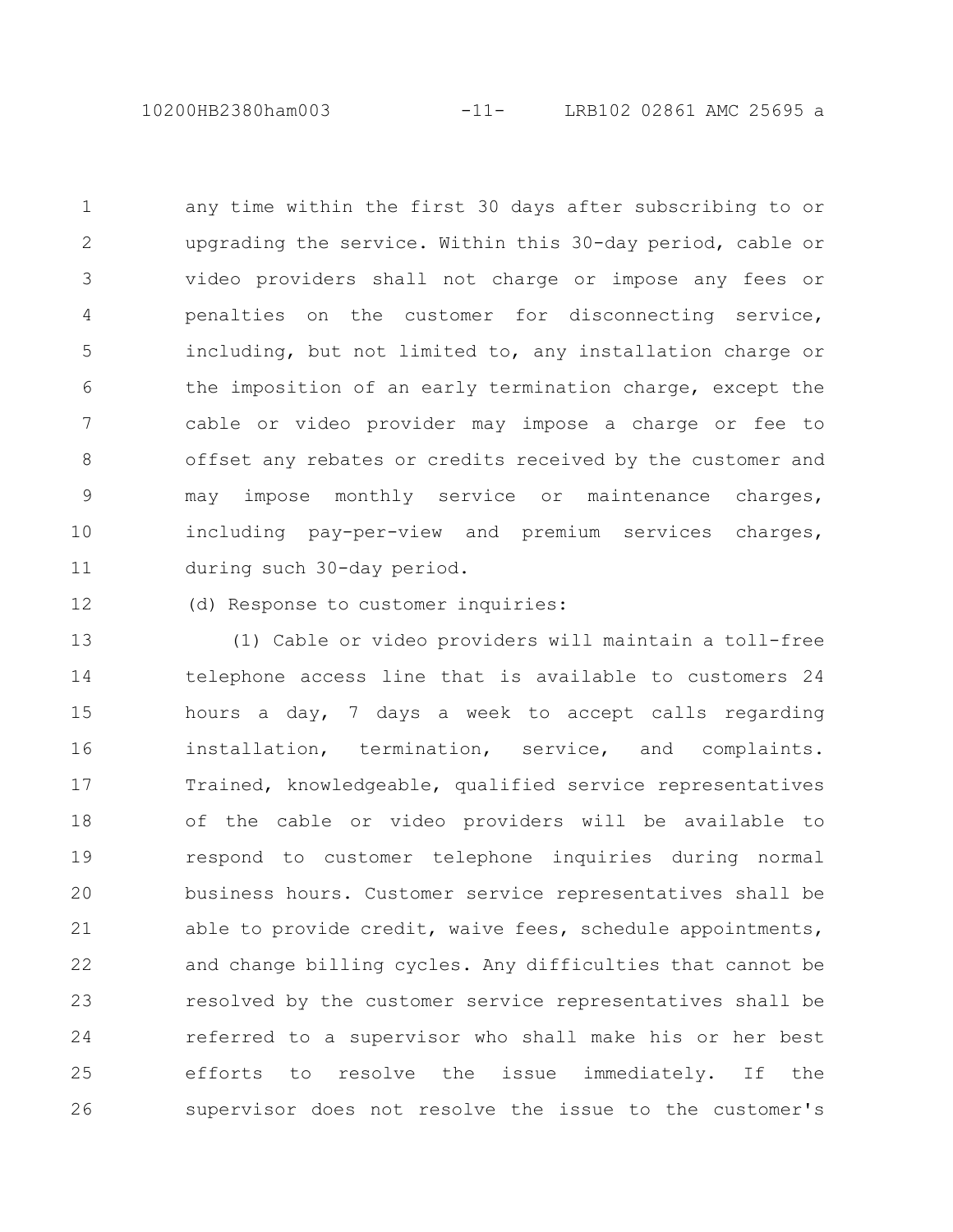10200HB2380ham003 -12- LRB102 02861 AMC 25695 a

satisfaction, the customer shall be informed of the cable or video provider's complaint procedures and procedures for billing dispute resolution and given a description of the rights and remedies available to customers to enforce the terms of this Article, including the customer's rights to have the complaint reviewed by the local unit of government, to request mediation, and to review in a court of competent jurisdiction. 1 2 3 4 5 6 7 8

(2) After normal business hours, the access line may be answered by a service or an automated response system, including an answering machine. Inquiries received by telephone or e-mail after normal business hours shall be responded to by a trained service representative on the next business day. The cable or video provider shall respond to a written billing inquiry within 10 days of receipt of the inquiry. 9 10 11 12 13 14 15 16

(3) Cable or video providers shall provide customers seeking non-standard installations with a total installation cost estimate and an estimated date of completion. The actual charge to the customer shall not exceed the estimated cost without the written consent of the customer. 17 18 19 20 21 22

(4) If the cable or video provider receives notice that an unsafe condition exists with respect to its equipment, it shall investigate such condition immediately and shall take such measures as are necessary to remove or 23 24 25 26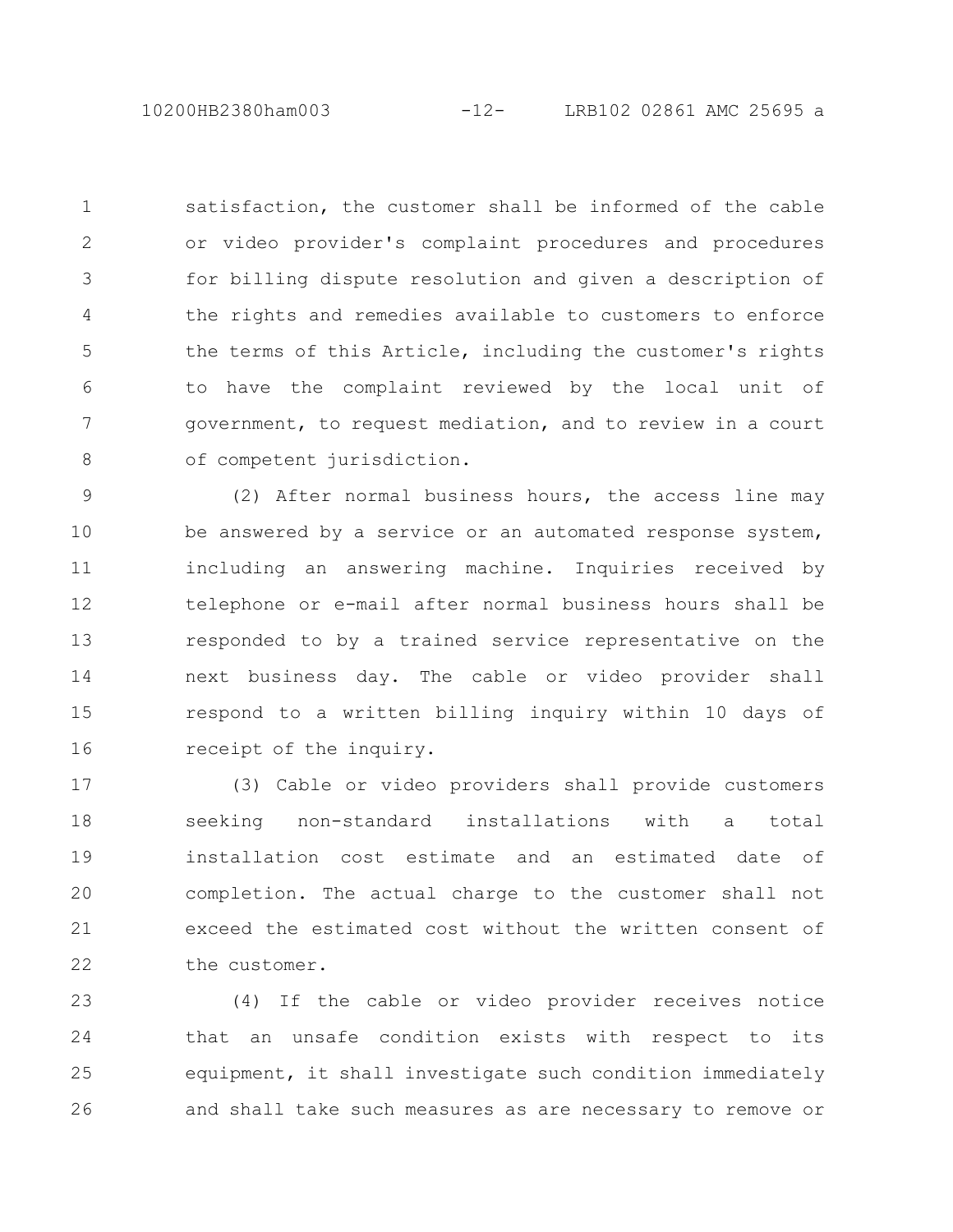10200HB2380ham003 -13- LRB102 02861 AMC 25695 a

eliminate the unsafe condition. The cable or video provider shall inform the local unit of government promptly, but no later than 2 hours after it receives notification of an unsafe condition that it has not remedied. 1 2 3 4 5

(5) Under normal operating conditions, telephone answer time by the cable or video provider's customer representative, including wait time, shall not exceed 30 seconds when the connection is made. If the call needs to be transferred, transfer time shall not exceed 30 seconds. These standards shall be met no less than 90% of the time under normal operating conditions, measured on a quarterly basis. The cable or video provider shall not be required to acquire equipment or perform surveys to measure compliance with these telephone answering standards unless an historical record of complaints indicates a clear failure to comply. 6 7 8 9 10 11 12 13 14 15 16 17

(6) Under normal operating conditions, the cable or video provider's customers will receive a busy signal less than 3% of the time. 18 19 20

(e) Under normal operating conditions, each of the following standards related to installations, outages, and service calls will be met no less than 95% of the time measured on a quarterly basis: 21 22 23 24

(1) Standard installations will be performed within 7 business days after an order has been placed. "Standard" 25 26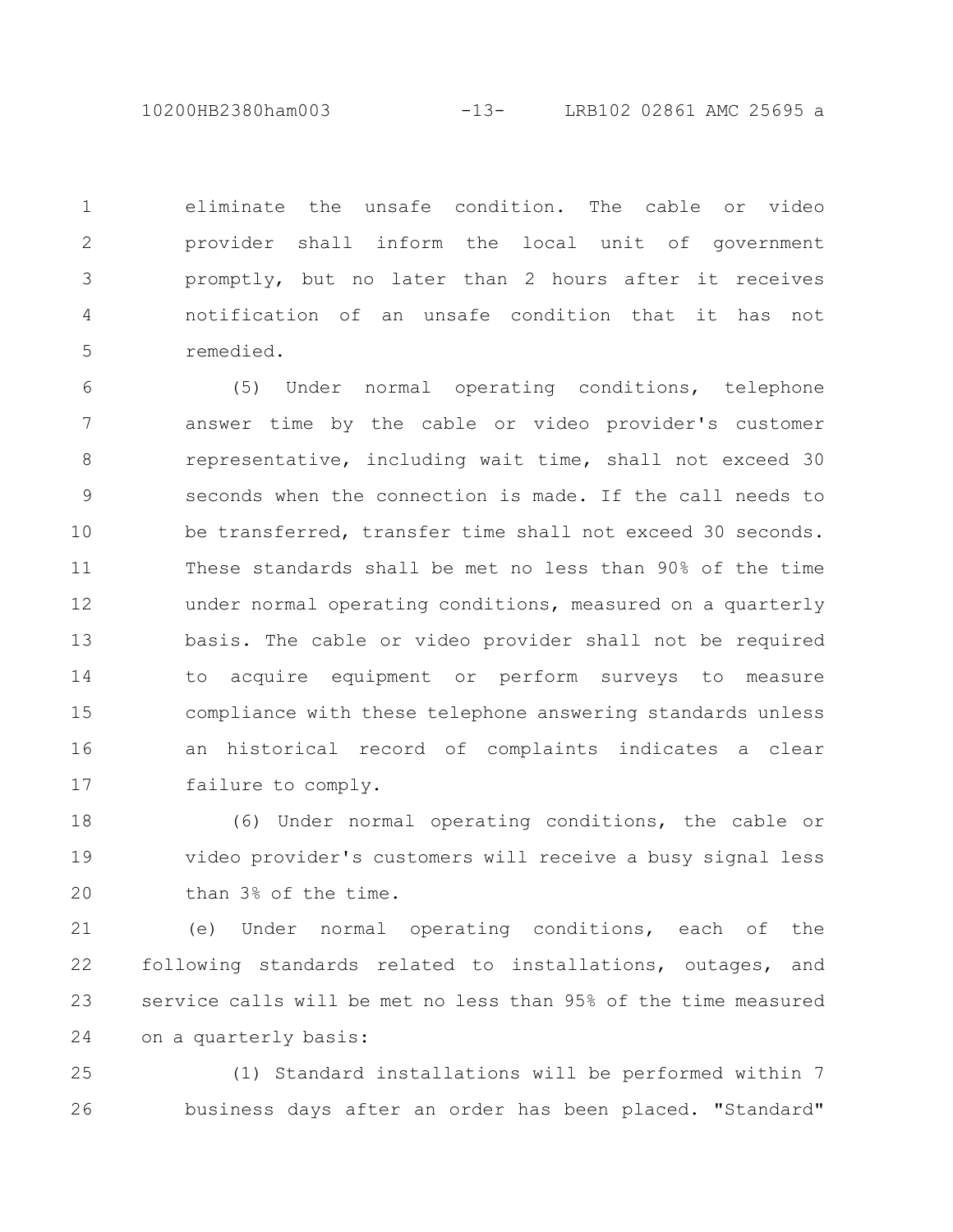installations are those that are located up to 125 feet from the existing distribution system. 1 2

(2) Excluding conditions beyond the control of the cable or video providers, the cable or video providers will begin working on "service interruptions" promptly and in no event later than 24 hours after the interruption is reported by the customer or otherwise becomes known to the cable or video providers. Cable or video providers must begin actions to correct other service problems the next business day after notification of the service problem and correct the problem. 3 4 5 6 7 8 9 10 11

(3) The "appointment window" alternatives for installations, service calls, and other installation activities will be either a specific time or, at a maximum, a 4-hour time block during evening, weekend, and normal business hours. The cable or video provider may schedule service calls and other installation activities outside of these hours for the express convenience of the customer. 12 13 14 15 16 17 18 19

(4) Cable or video providers may not cancel an appointment with a customer after the close of business on the business day prior to the scheduled appointment. If the cable or video provider's representative is running late for an appointment with a customer and will not be able to keep the appointment as scheduled, the customer will be contacted. The appointment will be rescheduled, as 20 21 22 23 24 25 26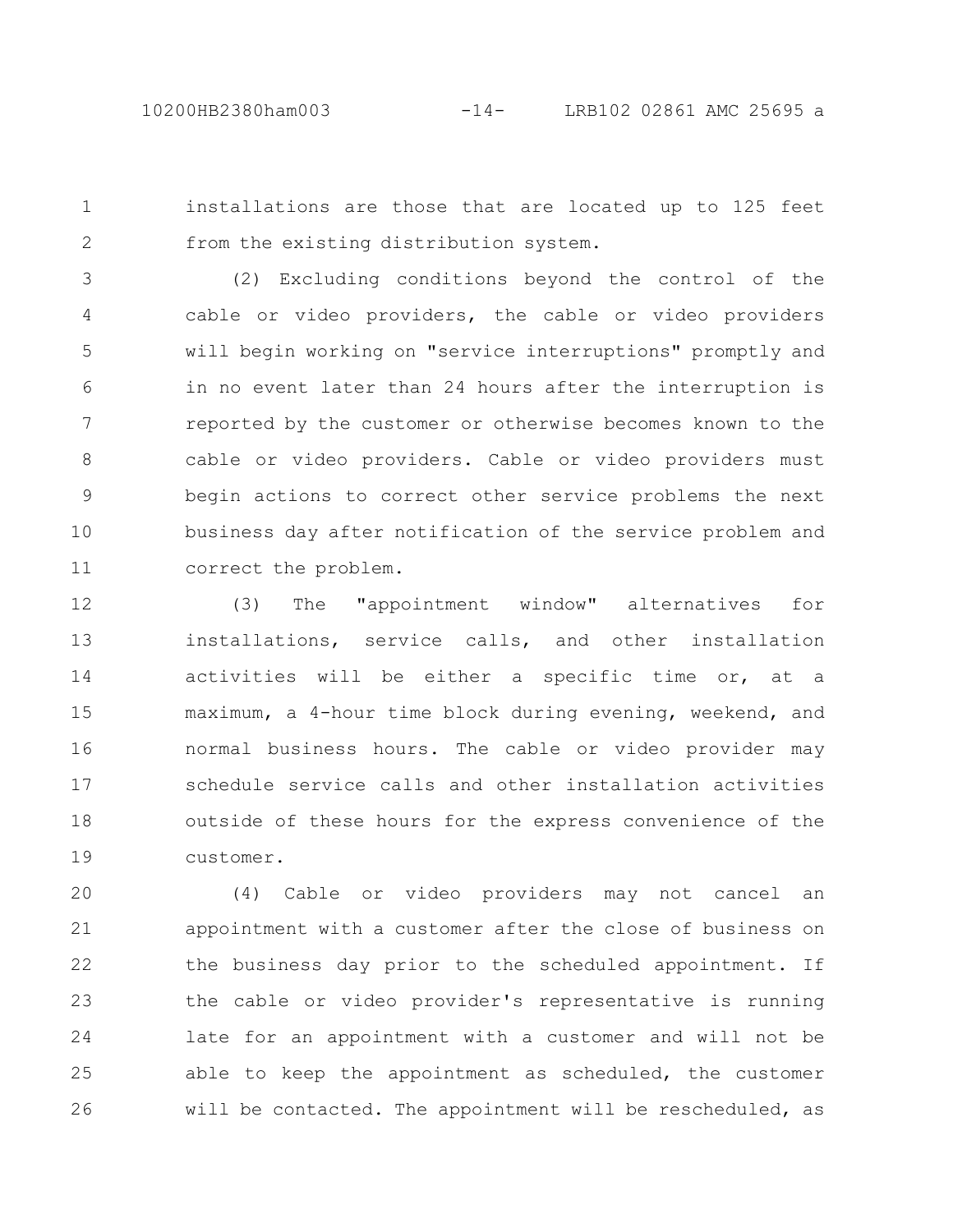necessary, at a time that is convenient for the customer, even if the rescheduled appointment is not within normal business hours. 1 2 3

4

(f) Public benefit obligation:

(1) All cable or video providers offering service pursuant to the Cable and Video Competition Law of 2007, the Illinois Municipal Code, or the Counties Code shall provide a free service line drop and free basic service to all current and future public buildings within their footprint, including, but not limited to, all local unit of government buildings, public libraries, and public primary and secondary schools, whether owned or leased by that local unit of government ("eligible buildings"). Such service shall be used in a manner consistent with the government purpose for the eligible building and shall not be resold. 5 6 7 8 9 10 11 12 13 14 15 16

(2) This obligation only applies to those cable or video service providers whose cable service or video service systems pass eligible buildings and its cable or video service is generally available to residential subscribers in the same local unit of government in which the eligible building is located. The burden of providing such service at each eligible building shall be shared by all cable and video providers whose systems pass the eligible buildings in an equitable and competitively neutral manner, and nothing herein shall require 17 18 19 20 21 22 23 24 25 26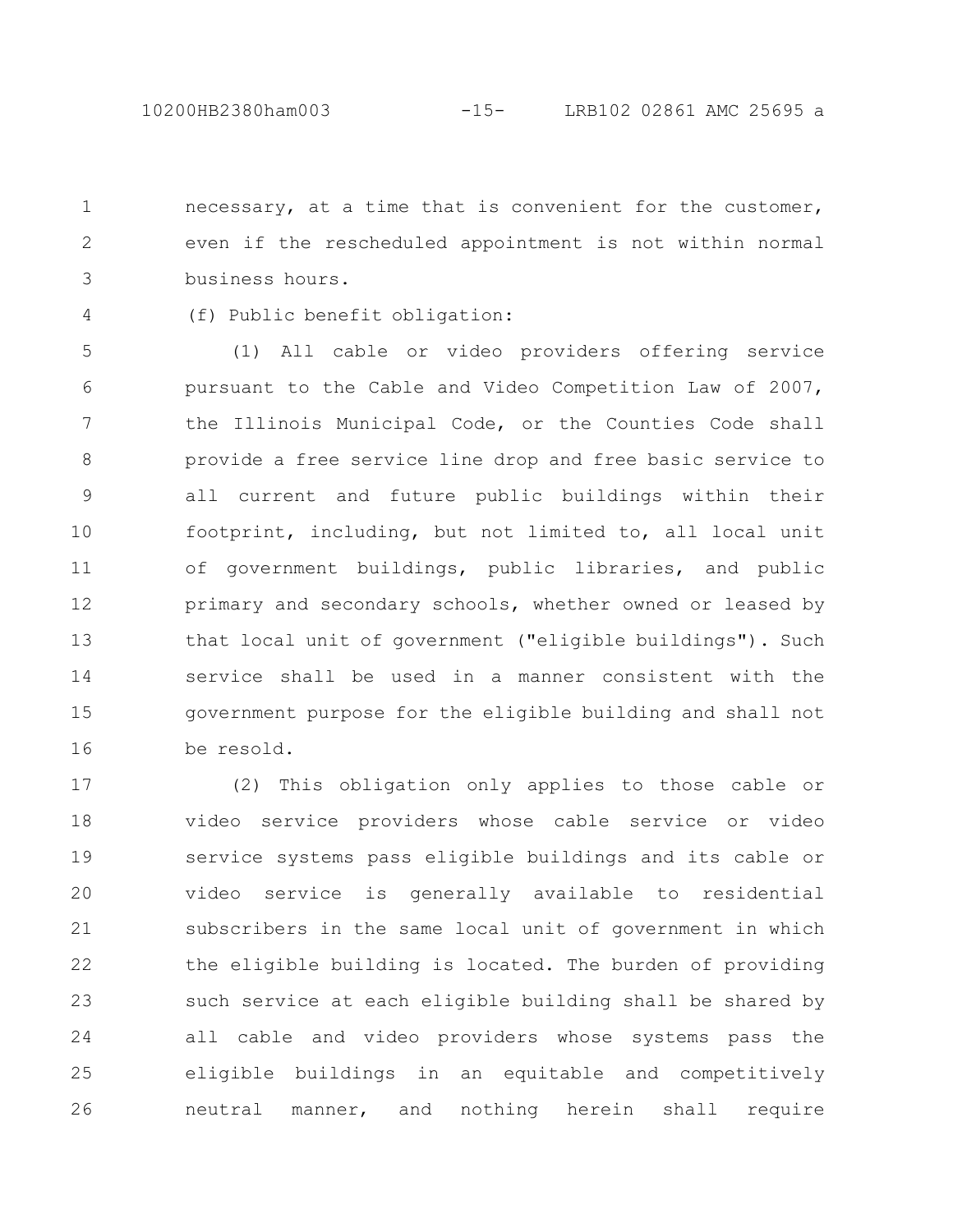10200HB2380ham003 -16- LRB102 02861 AMC 25695 a

duplicative installations by more than one cable or video provider at each eligible building. Cable or video providers operating in a local unit of government shall meet as necessary and determine who will provide service to eligible buildings under this subsection (f). If the cable or video providers are unable to reach an agreement, they shall meet with the local unit of government, which shall determine which cable or video providers will serve each eligible building. The local unit of government shall bear the costs of any inside wiring or video equipment costs not ordinarily provided as part of the cable or video provider's basic offering. 1 2 3 4 5 6 7 8 9 10 11 12

(g) After the cable or video providers have offered service for one year, the cable or video providers shall make an annual report to the Commission, to the local unit of government, and to the Attorney General that it is meeting the standards specified in this Article, identifying the number of complaints it received over the prior year in the State and specifying the number of complaints related to each of the following: (1) billing, charges, refunds, and credits; (2) installation or termination of service; (3) quality of service and repair; (4) programming; and (5) miscellaneous complaints that do not fall within these categories. 13 14 15 16 17 18 19 20 21 22 23

(h) To the extent consistent with federal law, cable or video providers shall offer the lowest-cost basic cable or video service as a stand-alone service to residential 24 25 26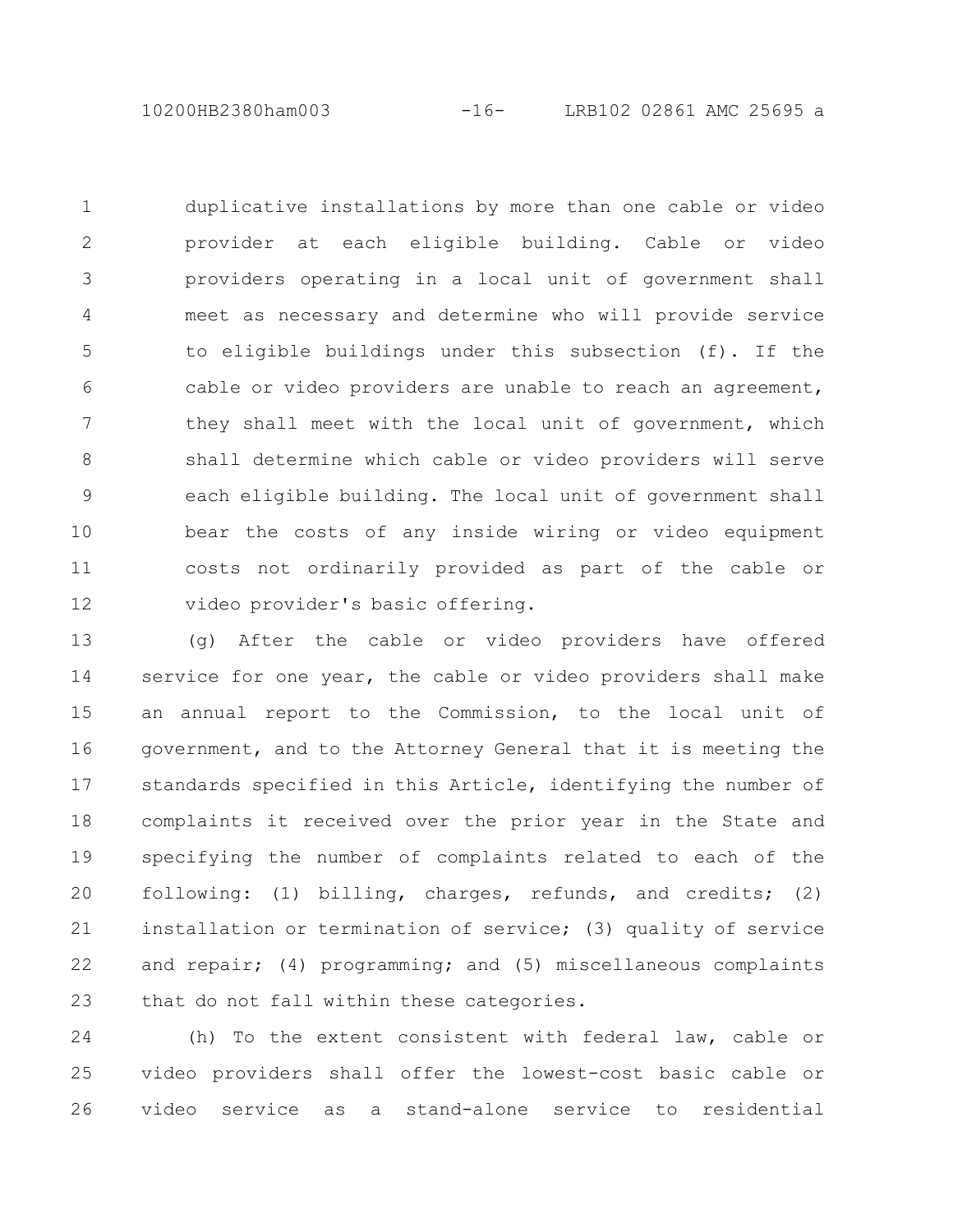10200HB2380ham003 -17- LRB102 02861 AMC 25695 a

customers at reasonable rates. Cable or video providers shall not require the subscription to any service other than the lowest-cost basic service or to any telecommunications or information service, as a condition of access to cable or video service, including programming offered on a per channel or per program basis. Cable or video providers shall not discriminate between subscribers to the lowest-cost basic service, subscribers to other cable services or video services, and other subscribers with regard to the rates charged for cable or video programming offered on a per channel or per program basis. 1 2 3 4 5 6 7 8 9 10 11

(i) To the extent consistent with federal law, cable or video providers shall ensure that charges for changes in the subscriber's selection of services or equipment shall be based on the cost of such change and shall not exceed nominal amounts when the system's configuration permits changes in service tier selection to be effected solely by coded entry on a computer terminal or by other similarly simple method. 12 13 14 15 16 17 18

(i) To the extent consistent with federal law, cable or video providers shall have a rate structure for the provision of cable or video service that is uniform throughout the area within the boundaries of the local unit of government. This subsection (j) is not intended to prohibit bulk discounts to multiple dwelling units or to prohibit reasonable discounts to senior citizens or other economically disadvantaged groups. 19 20 21 22 23 24 25

(k) To the extent consistent with federal law, cable or 26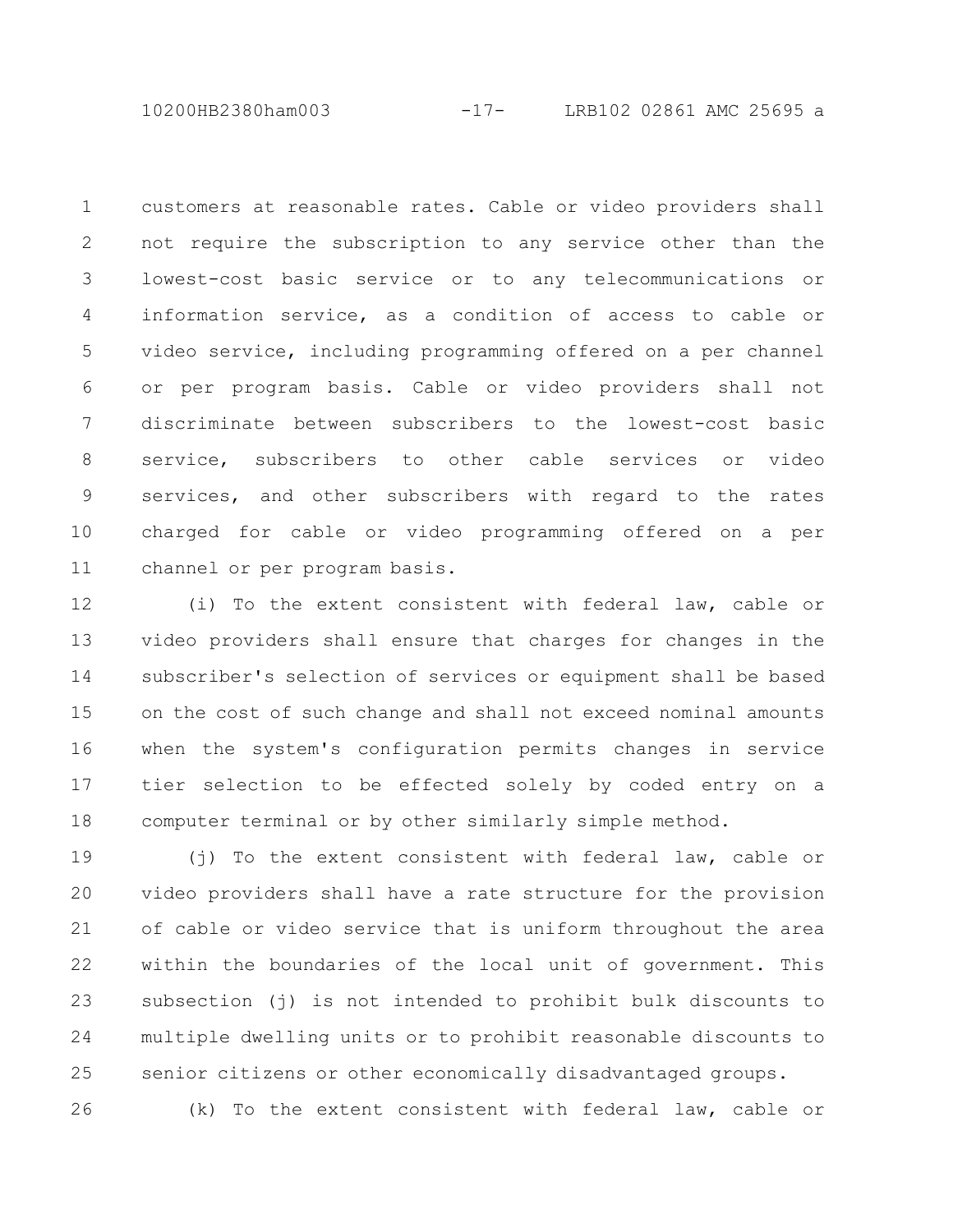10200HB2380ham003 -18- LRB102 02861 AMC 25695 a

video providers shall not charge a subscriber for any service or equipment that the subscriber has not affirmatively requested or affirmatively agreed to by name. For purposes of this subsection (k), a subscriber's failure to refuse a cable or video provider's proposal to provide service or equipment shall not be deemed to be an affirmative request for such service or equipment. 1 2 3 4 5 6 7

(l) No contract or service agreement containing an early termination clause offering residential cable or video services or any bundle including such services shall be for a term longer than 2 years. Any contract or service offering with a term of service that contains an early termination fee shall limit the early termination fee to not more than the value of any additional goods or services provided with the cable or video services, the amount of the discount reflected in the price for cable services or video services for the period during which the consumer benefited from the discount, or a declining fee based on the remainder of the contract term. 8 9 10 11 12 13 14 15 16 17 18

(m) Cable or video providers shall not discriminate in the provision of services for the hearing and visually impaired, and shall comply with the accessibility requirements of 47 U.S.C. 613. Cable or video providers shall deliver and pick-up or provide customers with pre-paid shipping and packaging for the return of converters and other necessary equipment at the home of customers with disabilities. Cable or video providers shall provide free use of a converter or remote control unit to 19 20 21 22 23 24 25 26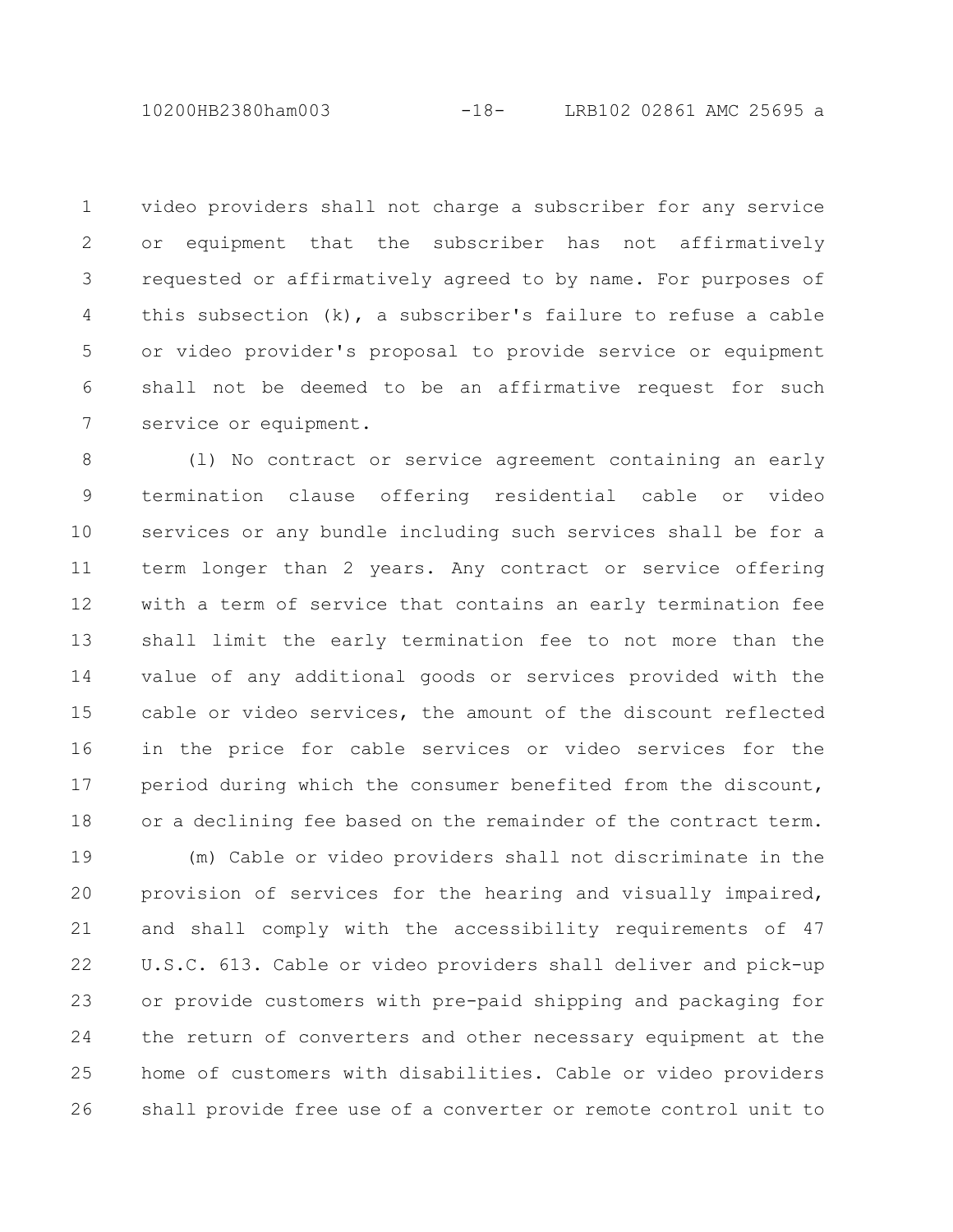mobility impaired customers. 1

(n)(1) To the extent consistent with federal law, cable or video providers shall comply with the provisions of 47 U.S.C. 532(h) and (j). The cable or video providers shall not exercise any editorial control over any video programming provided pursuant to this Section, or in any other way consider the content of such programming, except that a cable or video provider may refuse to transmit any leased access program or portion of a leased access program that contains obscenity, indecency, or nudity and may consider such content to the minimum extent necessary to establish a reasonable price for the commercial use of designated channel capacity by an unaffiliated person. This subsection (n) shall permit cable or video providers to enforce prospectively a written and published policy of prohibiting programming that the cable or video provider reasonably believes describes or depicts sexual or excretory activities or organs in a patently offensive manner as measured by contemporary community standards. 2 3 4 5 6 7 8 9 10 11 12 13 14 15 16 17 18

(2) Upon customer request, the cable or video provider shall, without charge, fully scramble or otherwise fully block the audio and video programming of each channel carrying such programming so that a person who is not a subscriber does not receive the channel or programming. 19 20 21 22 23

(3) In providing sexually explicit adult programming or other programming that is indecent on any channel of its service primarily dedicated to sexually oriented 24 25 26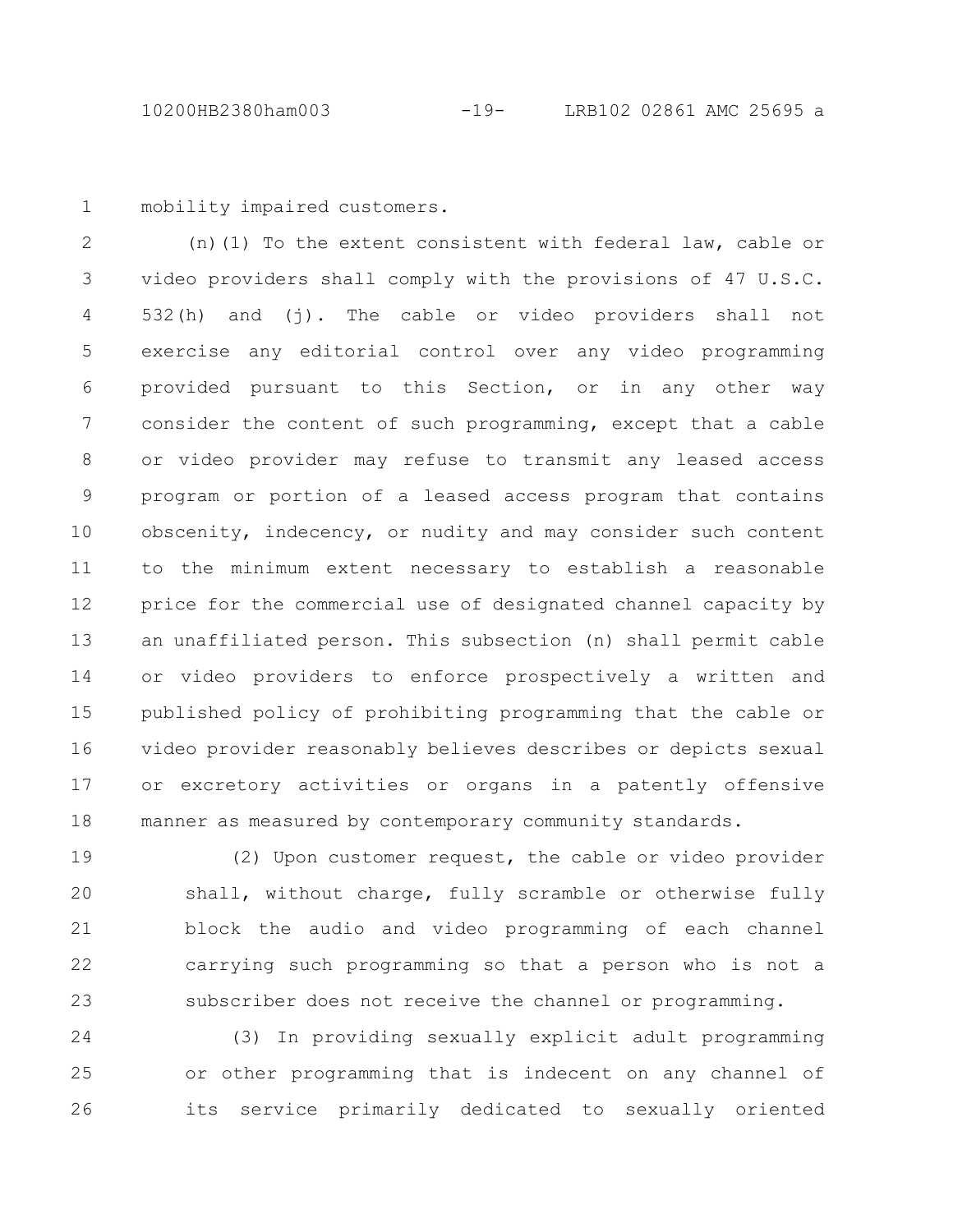10200HB2380ham003 -20- LRB102 02861 AMC 25695 a

programming, the cable or video provider shall fully scramble or otherwise fully block the video and audio portion of such channel so that a person who is not a subscriber to such channel or programming does not receive it. 1 2 3 4 5

(4) Scramble means to rearrange the content of the signal of the programming so that the programming cannot be viewed or heard in an understandable manner. 6 7 8

(o) Cable or video providers will maintain a listing, specific to the level of street address, of the areas where its cable or video services are available. Customers who inquire about purchasing cable or video service shall be informed about whether the cable or video provider's cable or video services are currently available to them at their specific location. 9 10 11 12 13 14 15

(p) Cable or video providers shall not disclose the name, address, telephone number or other personally identifying information of a cable service or video service customer to be used in mailing lists or to be used for other commercial purposes not reasonably related to the conduct of its business unless the cable or video provider has provided to the customer a notice, separately or included in any other customer service notice, that clearly and conspicuously describes the customer's ability to prohibit the disclosure. Cable or video providers shall provide an address and telephone number for a customer to use without a toll charge to 16 17 18 19 20 21 22 23 24 25 26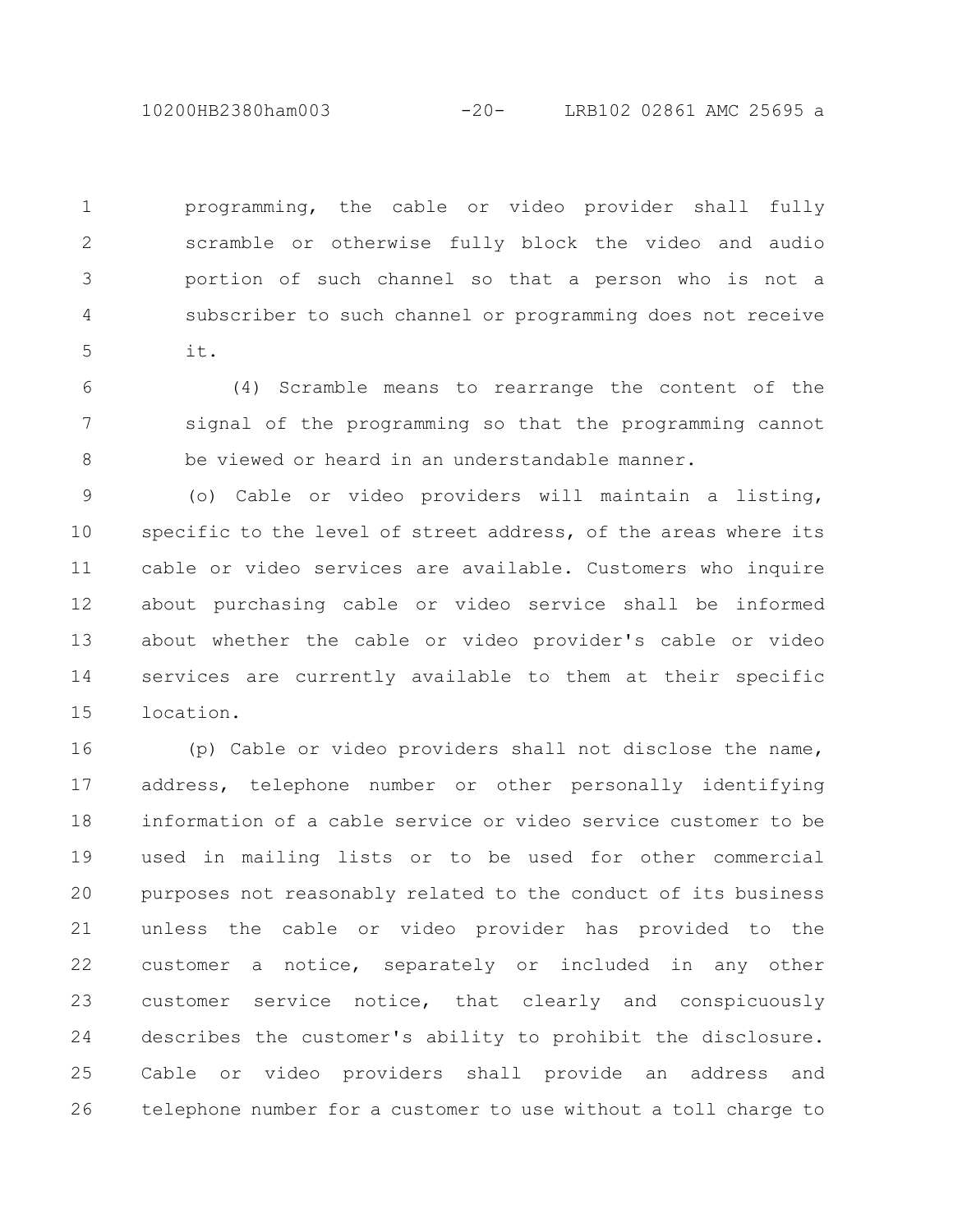10200HB2380ham003 -21- LRB102 02861 AMC 25695 a

prevent disclosure of the customer's name and address in mailing lists or for other commercial purposes not reasonably related to the conduct of its business to other businesses or affiliates of the cable or video provider. Cable or video providers shall comply with the consumer privacy requirements of Section 26-4.5 of the Criminal Code of 2012, the Restricted Call Registry Act, and 47 U.S.C. 551 that are in effect as of June 30, 2007 (the effective date of Public Act 95-9) and as amended thereafter. 1 2 3 4 5 6 7 8 9

(q) Cable or video providers shall implement an informal process for handling inquiries from local units of government and customers concerning billing issues, service issues, privacy concerns, and other consumer complaints. In the event that an issue is not resolved through this informal process, a local unit of government or the customer may request nonbinding mediation with the cable or video provider, with each party to bear its own costs of such mediation. Selection of the mediator will be by mutual agreement, and preference will be given to mediation services that do not charge the consumer for their services. In the event that the informal process does not produce a satisfactory result to the customer or the local unit of government, enforcement may be pursued as provided in subdivision (4) of subsection (r) of this Section. 10 11 12 13 14 15 16 17 18 19 20 21 22 23

(r) The Attorney General and the local unit of government may enforce all of the customer service and privacy protection standards of this Section with respect to complaints received 24 25 26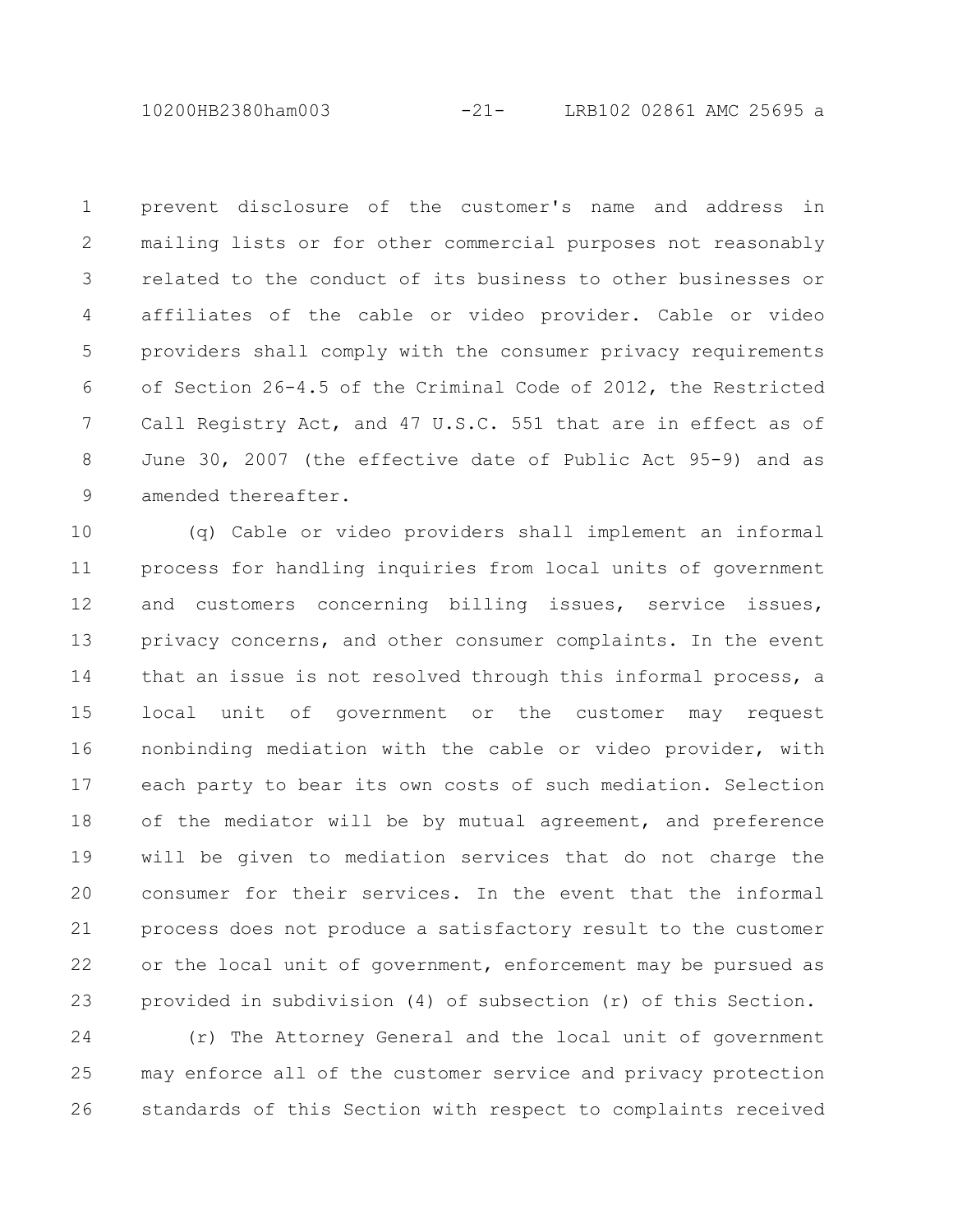10200HB2380ham003 -22- LRB102 02861 AMC 25695 a

from residents within the local unit of government's jurisdiction, but it may not adopt or seek to enforce any additional or different customer service or performance standards under any other authority or provision of law. 1 2 3 4

(1) The local unit of government may, by ordinance, provide a schedule of penalties for any material breach of this Section by cable or video providers in addition to the penalties provided herein. No monetary penalties shall be assessed for a material breach if it is out of the reasonable control of the cable or video providers or its affiliate. Monetary penalties adopted in an ordinance pursuant to this Section shall apply on a competitively neutral basis to all providers of cable service or video service within the local unit of government's jurisdiction. In no event shall the penalties imposed under this subsection (r) exceed \$750 for each day of the material breach, and these penalties shall not exceed \$25,000 for each occurrence of a material breach per customer. 5 6 7 8 9 10 11 12 13 14 15 16 17 18 19

(2) For purposes of this Section, "material breach" means any substantial failure of a cable or video service provider to comply with service quality and other standards specified in any provision of this Act. The Attorney General or the local unit of government shall give the cable or video provider written notice of any alleged material breaches of this Act and allow such 20 21 22 23 24 25 26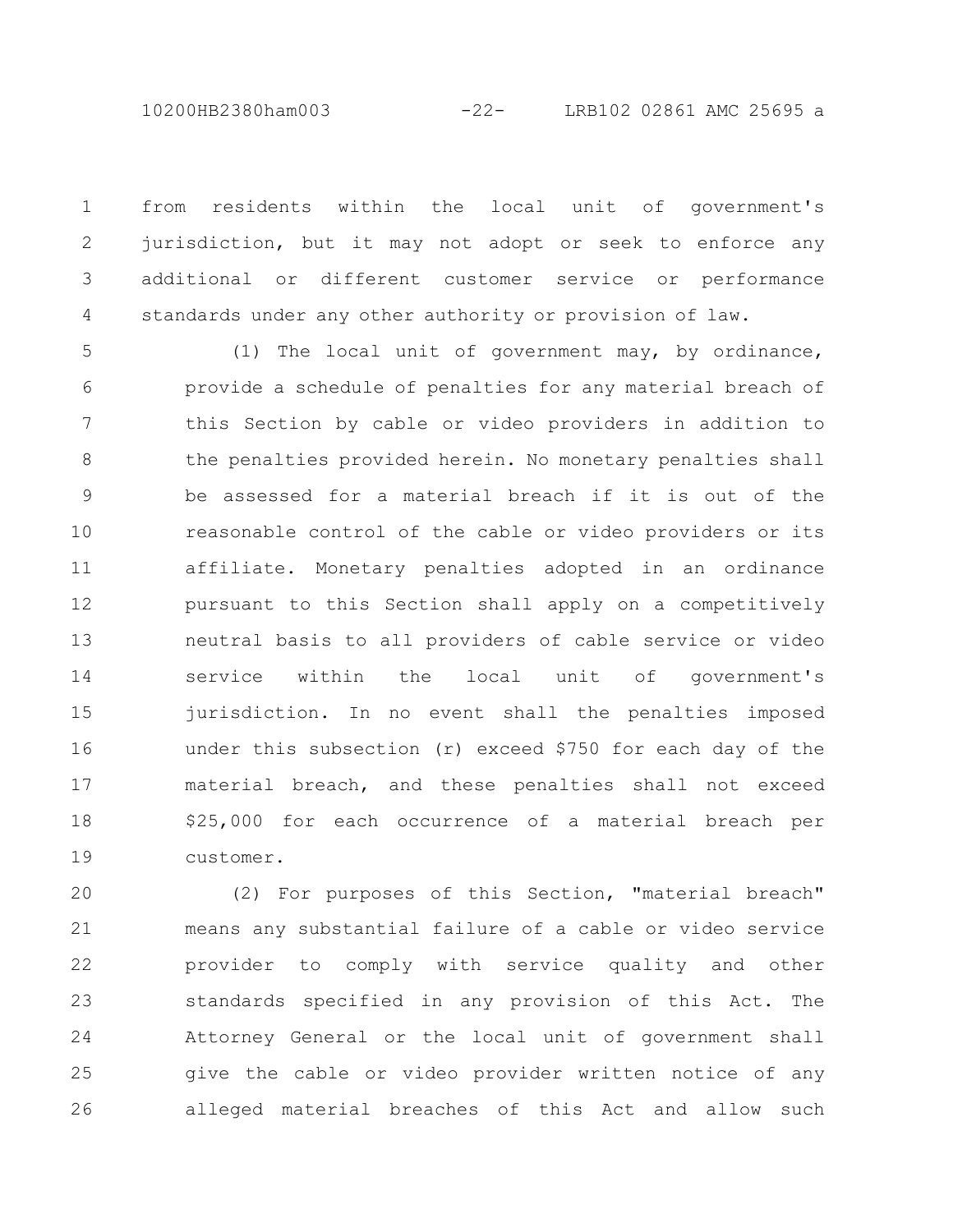provider at least 30 days from receipt of the notice to remedy the specified material breach. 1 2

(3) A material breach, for the purposes of assessing penalties, shall be deemed to have occurred for each day that a material breach has not been remedied by the cable service or video service provider after the expiration of the period specified in subdivision (2) of this subsection (r) in each local unit of government's jurisdiction, irrespective of the number of customers affected. 3 4 5 6 7 8 9

(4) Any customer, the Attorney General, or a local unit of government may pursue alleged violations of this Act by the cable or video provider in a court of competent jurisdiction. A cable or video provider may seek judicial review of a decision of a local unit of government imposing penalties in a court of competent jurisdiction. No local unit of government shall be subject to suit for damages or other relief based upon its action in connection with its enforcement or review of any of the terms, conditions, and rights contained in this Act except a court may require the return of any penalty it finds was not properly assessed or imposed. 10 11 12 13 14 15 16 17 18 19 20 21

(s) Cable or video providers shall credit customers for violations in the amounts stated herein. The credits shall be applied on the statement issued to the customer for the next monthly billing cycle following the violation or following the discovery of the violation. Cable or video providers are 22 23 24 25 26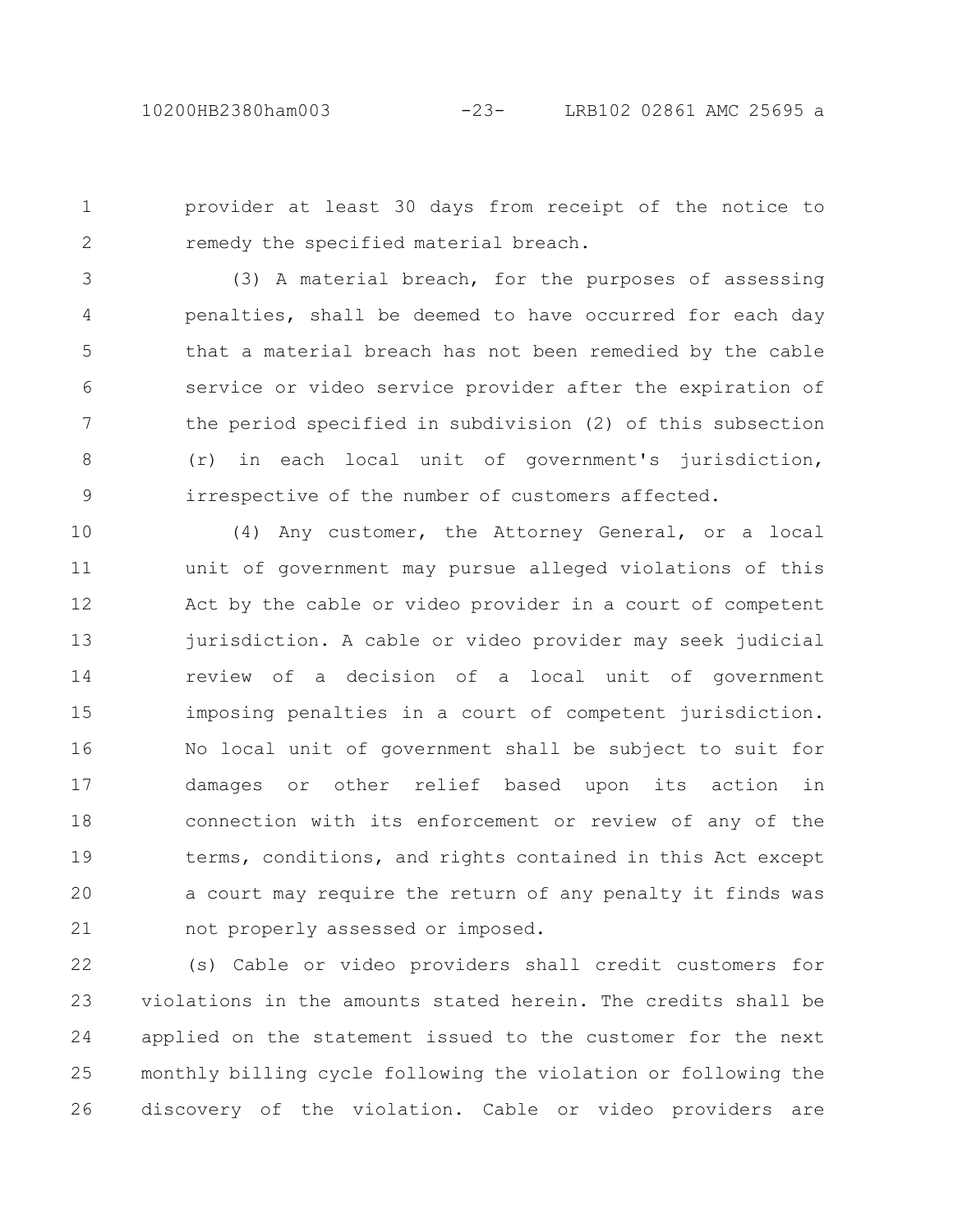10200HB2380ham003 -24- LRB102 02861 AMC 25695 a

responsible for providing the credits described herein and the customer is under no obligation to request the credit. If the customer is no longer taking service from the cable or video provider, the credit amount will be refunded to the customer by check within 30 days of the termination of service. A local unit of government may, by ordinance, adopt a schedule of credits payable directly to customers for breach of the customer service standards and obligations contained in this Article, provided the schedule of customer credits applies on a competitively neutral basis to all providers of cable service or video service in the local unit of government's jurisdiction and the credits are not greater than the credits provided in this Section. 1 2 3 4 5 6 7 8 9 10 11 12 13

(1) Failure to keep an appointment or to notify the customer prior to the close of business on the business day prior to the scheduled appointment: \$25.00. 14 15 16

(2) Violation of customer service and billing standards in subsections (c) and (d) of this Section: \$25.00 per occurrence. 17 18 19

(3) Violation of the bundling rules in subsection (h) of this Section: \$25.00 per month. 20 21

(t) The enforcement powers granted to the Attorney General in Article XXI of this Act shall apply to this Article, except that the Attorney General may not seek penalties for violation of this Article other than in the amounts specified herein. Nothing in this Section shall limit or affect the powers of the 22 23 24 25 26